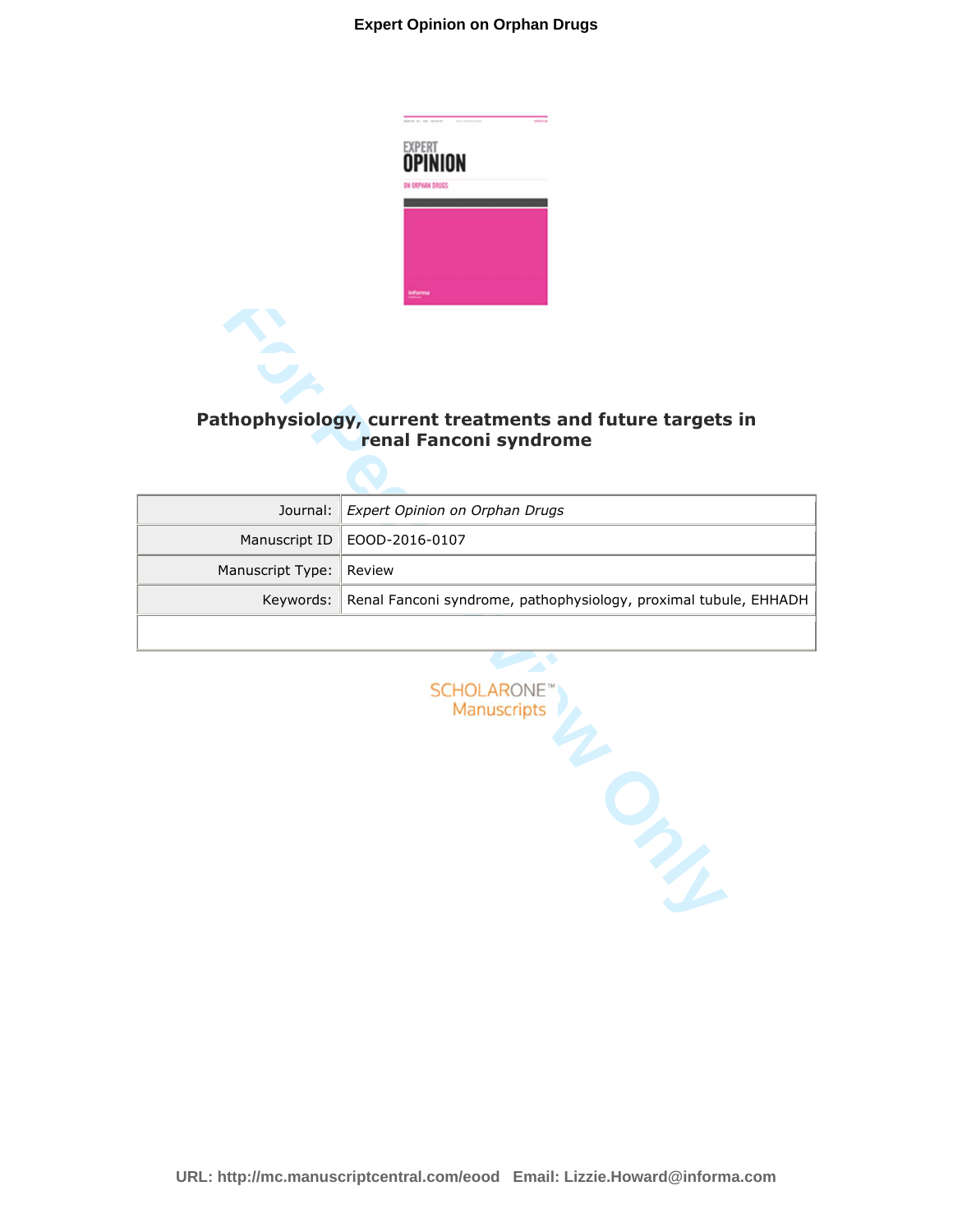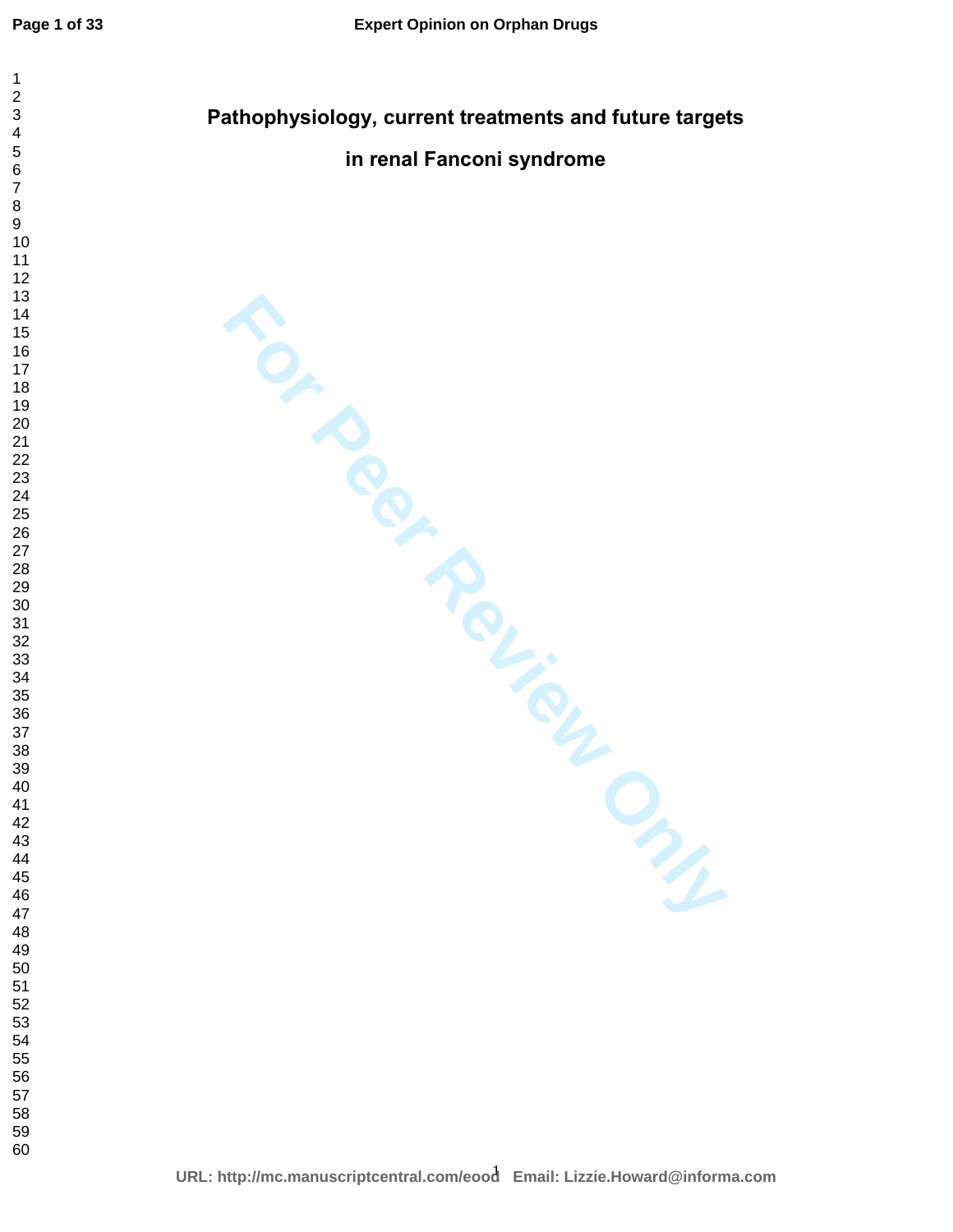## **Abstract**

## **1 Abstract**

## Introduction

cterised by urinary losses of water, electrolytes, low-molecul<br>
Ins, amino acids and glucose. The heterogeneity of its underlyin<br>
smplicated the understanding of renal Fanconi syndrome for mat<br>
atuties of its isolated form Renal Fanconi syndrome describes a general dysfunction of the proximal tubules characterised by urinary losses of water, electrolytes, low-molecular weight proteins, amino acids and glucose. The heterogeneity of its underlying causes has complicated the understanding of renal Fanconi syndrome for many years. Recent studies of its isolated form, only affecting the proximal tubule and no other nephron segments, allow new insights into the understanding of pathophysiology and development of disease models.

## Areas Covered

In this review, we discuss the most recent insights into pathophysiology of renal Fanconi syndrome as well as novel disease and potential developments of new therapeutic strategies.

## Expert Opinion

The importance of fatty acid oxidation in proximal tubules has just recently been established. So far this has not yet led to pharmaceutical development of medicines, due to lack of understanding of the exclusive use of fatty acids by mitochondria in the proximal tubule for energy generation. Nevertheless, novel insights have resulted in potential targets for development of new therapeutic strategies, including mir21 and mTORC1.

### **Key words**

Renal Fanconi syndrome, pathophysiology, proximal tubule, EHHADH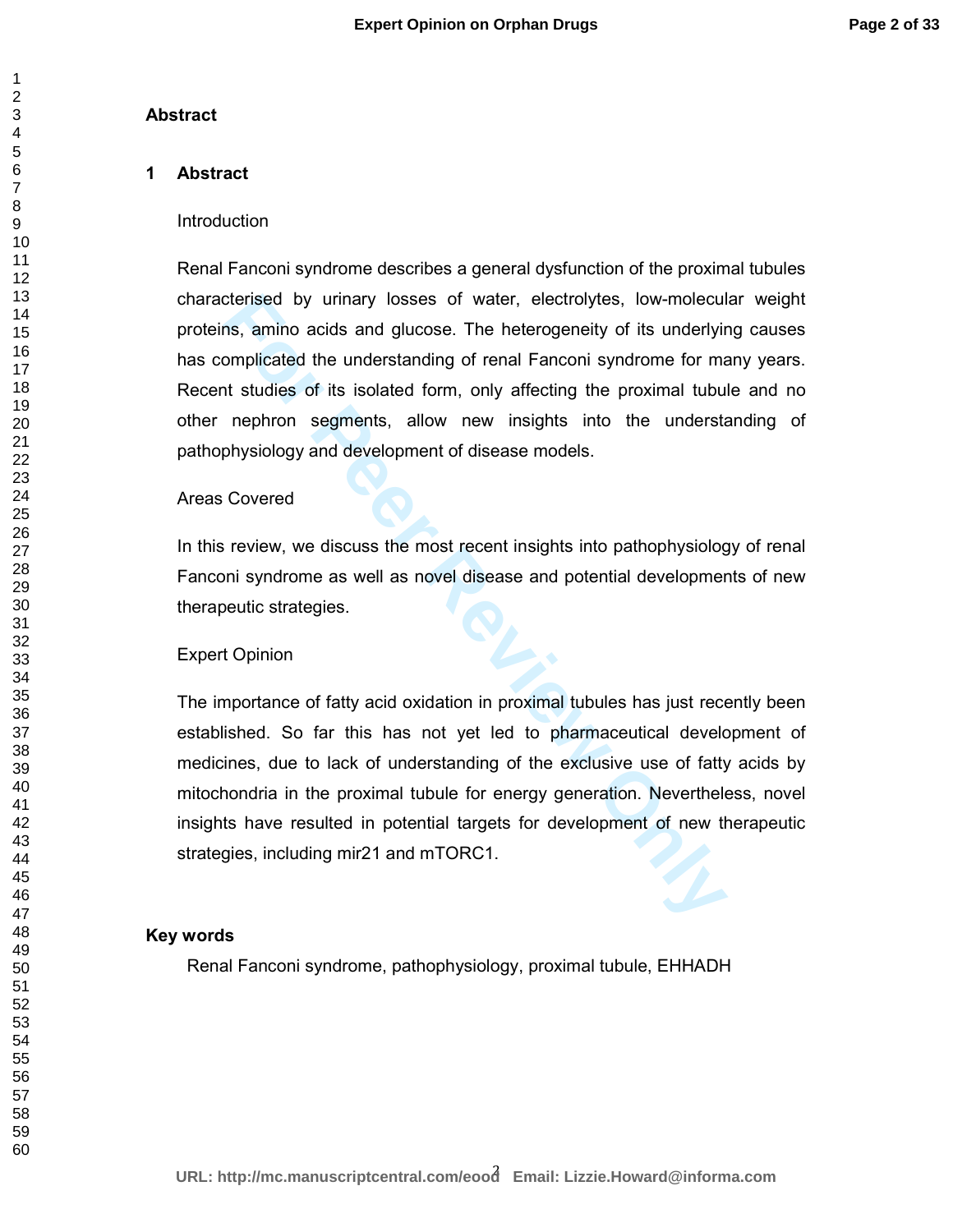## **2 Introduction**

**For Perist describing this syndrome in the early 1930s [1] in paralitie-threatening loss<br>
<b>For Peer Peer Review Community Conduct** and life-threatening loss<br> **Example 8** and potasium, as well as losses of o<br> **bostances** s Renal Fanconi Syndrome (RFS) is a generalised dysfunction of the first postglomerular segment, the proximal renal tubule, leading to excessive urinary loss of fluid and solutes. It is named after Guido Fanconi, a Swiss paediatrician who was among the first describing this syndrome in the early 1930s [1] in parallel with De Toni and Debre [2, 3]. RFS might cause massive and life-threatening losses of free water, bicarbonate, sodium chloride and potassium, as well as losses of other freely filtered substances such as phosphate, amino-acids, uric acid, low-molecular-weight (LMW) nutrients and glucose. Many of these valuable solutes can be reabsorbed along the kidney only through the highly specialized proximal tubule epithelial cells [4]. Children might present with failure to thrive, polyuria, polydipsia, dehydration, and rickets, whereas adults might develop osteoporosis and osteomalacia. Clinical features also include renal salt wasting, hypokalaemia, metabolic acidosis and LMW proteinuria [5]. In adults, the renal glomeruli produce more than 150 litres of ultrafiltrate every day, containing approximately 20 mol of sodium (the equivalent of more than 1 kg of salt) and >150 g of sugar [6, 7]. Normally, approximately 70% of filtered salt and water and virtually all of filtered sugars, amino acids and proteins are reabsorbed along the proximal tubule [4]. Thus, with complete loss of PT function, up to 120 L of water and solutes, would be lost per day, indicating the importance of PT function. Complete loss of function is probably not compatible with life and to a degree other nephron segments can compensate, but it is the overspill of water and solutes into the urine that defines the RFS phenotype.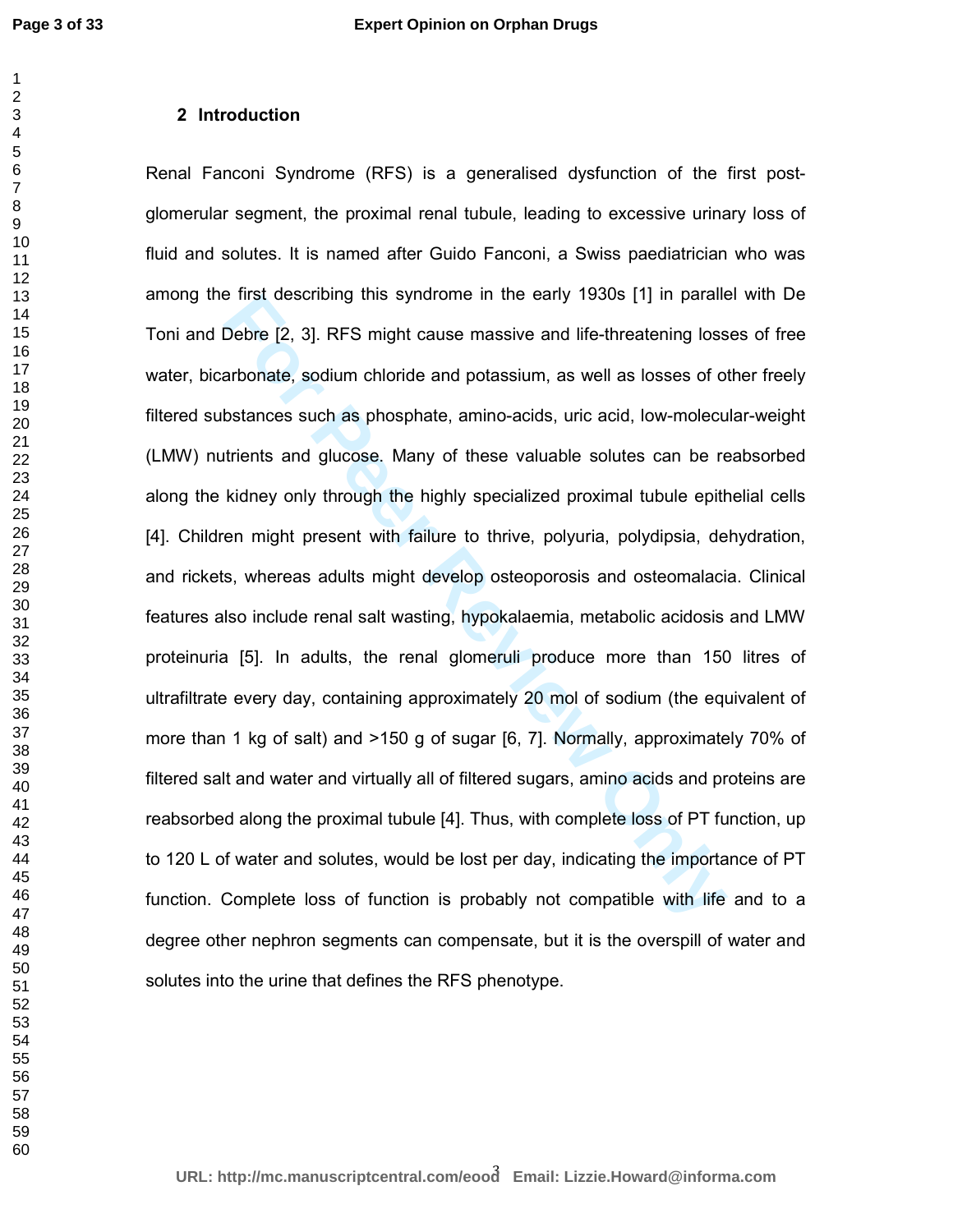## **3 Maintaining proximal tubule homeostasis**

**Formal Solution**, cell and transport properties change along the P1, we desegments, S1-S2-S3, each one lined with different cell types.<br>
(mainly S1-S2), express large multiligand endocytic receptors<br>
cubilin and, perhaps, The enormous reabsorptive capacity is provided by a whole orchestra of specialized apical, basolateral and paracellular transporters driven by the electrochemical gradient generated by the basolateral Na+-K+-ATPase (see figure 1). To optimise the reabsorption, cell and transport properties change along the PT. We distinguish three sub-segments, S1-S2-S3, each one lined with different cell types. Moreover, PT cells (mainly S1-S2), express large multiligand endocytic receptors, namely, megalin, cubilin and, perhaps, amnionless that mediate the uptake of the freely filtered LMW proteins [8]. In order to increase the available apical surface area, those PT cells are decorated with differentiated brush borders. The paracellular spaces have a highly dynamic membrane structure: tight junctions, adherens junctions and gap junctions, which play a vital role in epithelial barrier function. Claudin-2 is the main protein responsible for the selective paracellular transport pathway for various ions (mainly sodium) and water [9, 10].

#### **3.1 Proximal tubule controlling the Acid –base balance**

Tight regulation of the extracellular  $H^+$  concentration is essential for almost all enzyme activity, as alteration in charge might disrupt their function [11]. About 80% of the filtered HCO3- (which is the major buffer in the extracellular fluid) is indirectly reabsorbed by the PT cells. Bicarbonate reabsorption relays on a complicated sequence of events which start at the apical side by active secretion of hydrogen ion through Na<sup>+</sup>/H<sup>+</sup> (isoform 3, NHE3) antiporter, using the electrochemical gradient for sodium uptake into the cell as driving force, which is maintained by the basolateral Na<sup>+</sup>/K<sup>+</sup> ATPase [7, 12]. In this way, sodium and thus volume homeostasis is molecularly coupled to acid-base homeostasis. The secreted hydrogen ion combines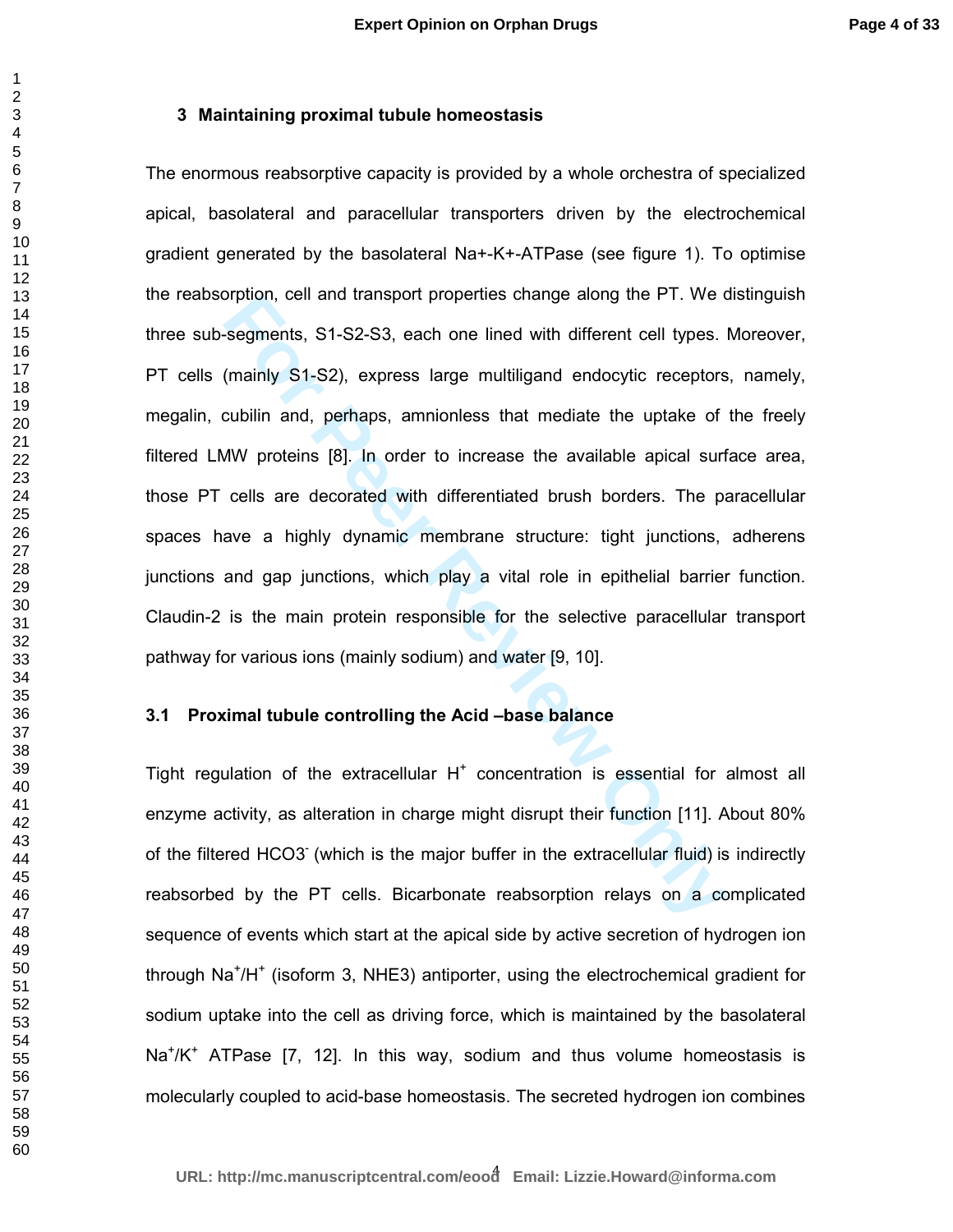#### **Expert Opinion on Orphan Drugs**

> 

with filtered bicarbonate and is the resultant carbonic acid is converted by carbonic anhydrase IV into water and carbon dioxide. The latter diffuses into the proximal tubular cells via aquaporin 1 [13], where hydroxylation occurs to form bicarbonate in the presence of intra-cellular carbonic anhydrase II. Intracellular HCO3- is cotransported with Na<sup>+</sup> at the basolateral membrane via kNBCe1-A in a 1:3 ratio. Interestingly, plasma CO<sub>2</sub> and HCO3<sup>-</sup> at the basolateral membrane appear to be critical for regulation of bicarbonate reabsorption rather than plasma pH [13].

### **3.2 Proximal tubule controlling water and salt balance**

gly, plasma CO<sub>2</sub> and HCO3<sup>-</sup> at the basolateral membrane app<br>regulation of bicarbonate reabsorption rather than plasma pH [13<br>**imal tubule controlling water and salt balance**<br>s in sodium balance maintain intravascular vol Alterations in sodium balance maintain intravascular volume rather than sodium concentration. Regulation of plasma volume occurs as a response to renal perfusion, as the kidney cannot sense serum sodium. Approximately 60-70% of the filtered NaCl is reabsorbed by the PT, which therefore plays a critical role in the regulation of plasma volume and blood pressure. The basolateral 2K+/3Na+ ATPase pump is crucial in generating the electrochemical driving force with low intracellular sodium concentration, high intracellular potassium concentration, which via potassium channels establish a negative intracellular potential difference across the apical and basolateral membranes. The sodium gradient and the intra-cellular electronegativity are the driving force for sodium reabsorption along the apical membrane of the PT. This electrochemical driving force for sodium uptake is utilised for multiple transport processes, such as coupled transport (sodium co-transport with glucose, phosphate, or amino-acids), exchange (Na+/H+ exchanger type 3 NHE3), and passive diffusion via channels [14]. Water is reabsorbed along with these solutes, as the proximal tubule is fully water permeable due to the constitutive expression of aquaporin 1 water channels. Consequently, the urinary fluid leaving the proximal tubule has the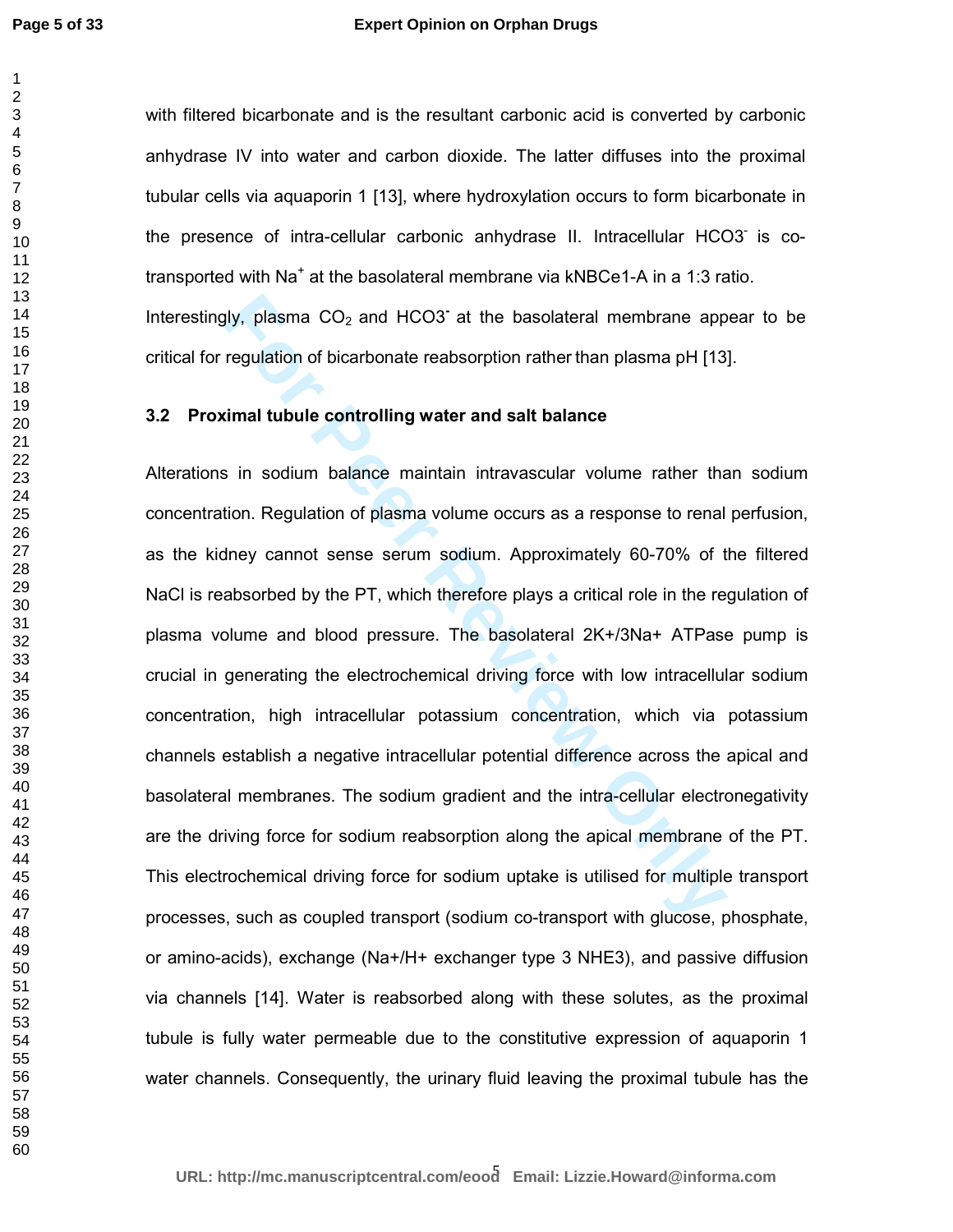same tonicity as the initial glomerular filtrate as solute reabsorption occurs isotonically [5]. In patients with RFS there is impaired reabsorption of sodium and other solutes, as well as water in the proximal tubules leading to hypotension and dehydration. Increased delivery of sodium to the distal tubules, as well as the hypovolaemia, activates renin-angiotensin system, which leads to potassium wasting in the distal tubules and to clinical hypokalaemia as a consequence.

## **3.3 Proximal tubule controlling phosphate reabsorption**

al tubules and to clinical hypokalaemia as a consequence.<br> **For Formal tubule controlling phosphate reabsorption**<br> **For Formal tubules mainly along the convoluted segral along the proximal tubules mainly along the convolut** Under physiological conditions, around 80% of the freely filtered phosphate (Pi) is reabsorbed along the proximal tubules mainly along the convoluted segment. The involved Pi transporters (mainly NaPi IIa, NaPi IIc) are secondary-active sodium phosphate co-transporters, confined to the apical brush border membrane. Tubular Pi reabsorption is controlled by a number of hormones (parathyroid hormone, 1,25 dihydroxyvitamin D3, FGF-23, glucocorticoids) and metabolic factors (phosphate loading, metabolic acidosis), by changing the apical expression of Na+/Pi cotransporters at the brush border membrane [15, 16].

Most of the patients with RFS present with low tubular reabsorption of phosphate (<80–85%) and decreased serum phosphate. Of note, with very low plasma phosphate levels, the reabsorptive capacity of the PT may keep up reabsorption with this decreased filtered phosphate load, so that TRP can be normal in RFS. For this, reason, the  $T_{\text{m}}P/\text{GFR}$  (= SP-UP x SCr:UCr) is a better tool to assess renal phosphate handling [17]. Rickets in children and osteomalacia in adult are secondary to the increased urinary wasting of phosphate and impaired 1-alfa hydroxylation of vitamin D (see below).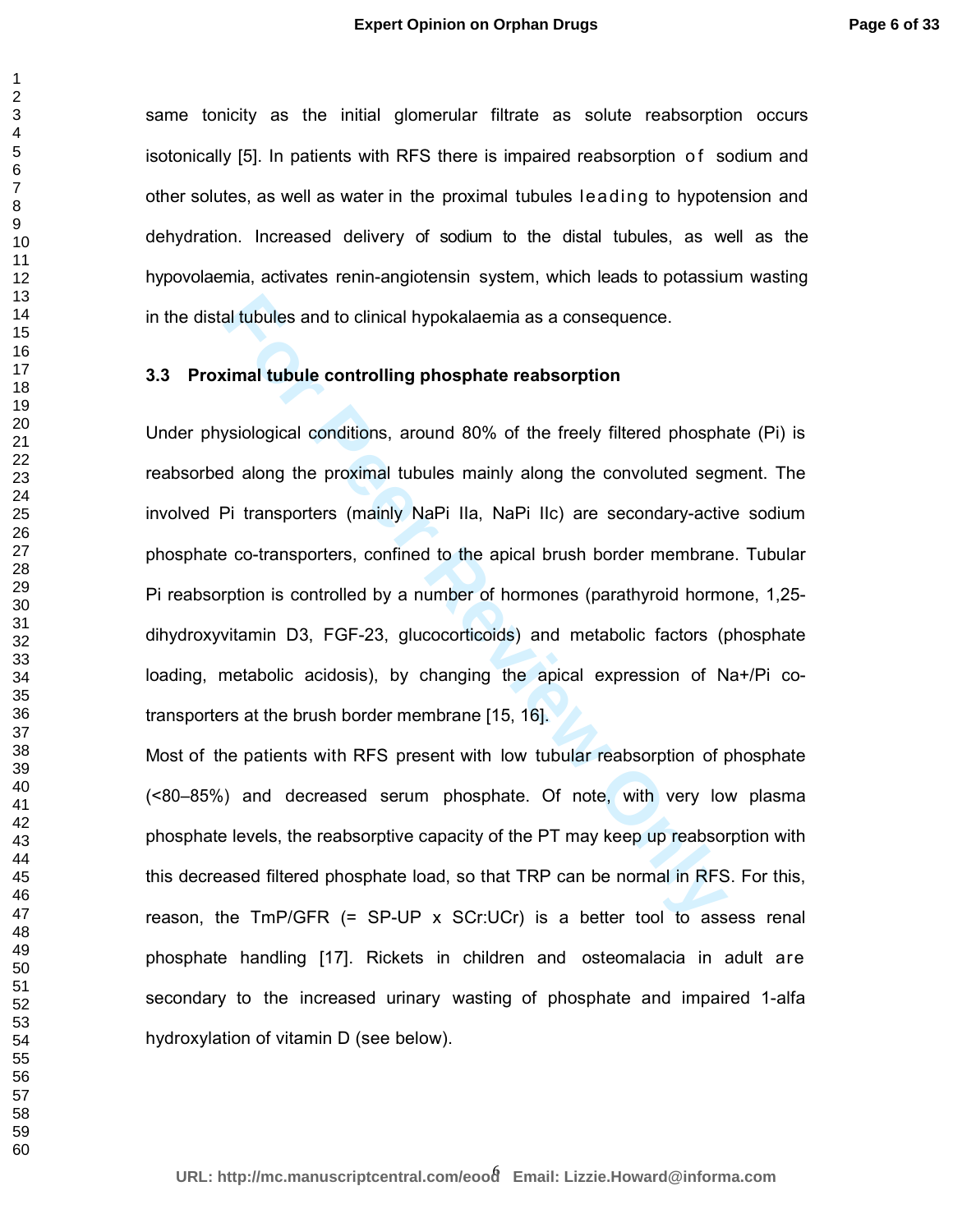## **3.4 Proximal tubule controlling LMW protein reabsorption**

**For NDS KDB** and transferrin (81 KDB), which pass through to some elemey, the proximal tubule is the only nephron segment involved on of LMW proteins. The renal proximal tubule reabsorbs almost cally filtered protein load The glomeruli filter significant amounts of protein into the primary human urine, yet the finally excreted urine is almost entirely protein-free. The glomerular filtration membrane retains proteins larger than about 60 kDa, with some exceptions, such as albumin (66 kDa) and transferrin (81 kDa), which pass through to some extent [18]. In the kidney, the proximal tubule is the only nephron segment involved in the reabsorption of LMW proteins. The renal proximal tubule reabsorbs almost the entire physiologically filtered protein load, including albumin and LMW proteins. LMW proteins and albumin are reabsorbed via a luminal receptor mechanism. The active processes by which the renal proximal tubule reabsorbs filtered plasma proteins, vitamins, vitamin-binding proteins, and hormones are vital for body homeostasis and take place mainly in the first two segments of the proximal tubule [8]. The apical cubilin-megalin complex plays an essential role in this process [19]. The three promiscuous receptors, megalin, cubilin and amnionless, cooperate in the proximal tubule in order to reabsorb nearly all filtered plasma protein. They work in concert notwithstanding their considerable structural differences. In RFS, proteinuria, which can be within the nephrotic range, is predominantly caused by the dysfunction of protein reabsorption in the proximal tubules [20].

#### **Proximal tubule and vitamin D metabolism**

Vitamin D, a lipid, is mostly bound to a specific carrier protein in plasma, vitamin D binding protein (VDBG). VDBG is a LMW protein, that is filtered by the glomerulus and then reabsorbed in the proximal tubules via megalin. In this way it becomes available for the critical activation step of 1-alfa hydroxylation, which occurs in the PT mitochondria.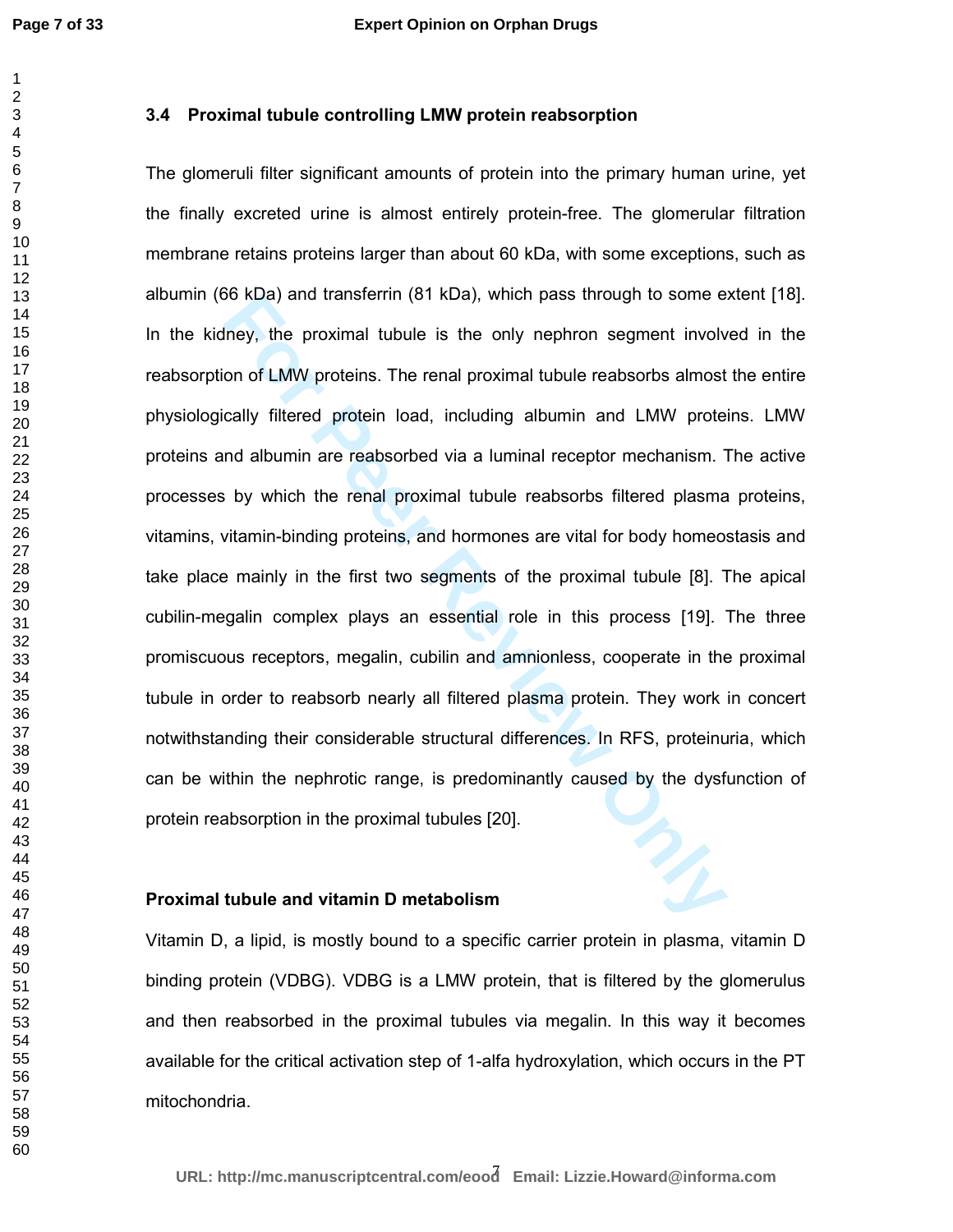#### **4 Disease model**

# **4.1 Part of multisystem metabolic diseases causing accumulation of toxic metabolites**

#### **4.1.1 Cystinosis**

**Formal standard Example 19 and School School School School School School School School School School School School School School School School School School School School School School School School School School School S** Cystinosis is an autosomal recessive lysosomal storage disorder caused by mutations in the CTNS gene coding for the lysosomal cystine/proton transporter cystinosin. It is characterized by the accumulation of cystine in all organs, mainly kidney, cornea, bone marrow, thyroid, lymph nodes, liver and spleen [21] . It is the most common cause of inherited RFS in children with an estimated incidence of 0.5- 1.0 per 100 000 live births [22]. There are three main clinical forms described depending on the age of onset and severity of disease: Infantile, juvenile or adult form [23]. The infantile (nephropathic) form is the most severe and most common (95%) form leading to symptoms of renal RFS during the first year of life. Patients may also develop severe rickets and growth retardation due to phosphaturia. At onset patients usually have normal kidney function, but progress to end stage kidney disease (ESKD) around the age of 10 years if no adequate treatment is provided. The juvenile (nephropathic) form and the adult (non-nephropathic) form are less severe and less common. Patients with the juvenile form present with milder forms of RFS with later progression to renal failure, whereas the adult form is characterized by isolated corneal cystine crystal deposition [24].

## *Pathophysiology*

Current evidence shows that cystinosis is a monogenic-recessive disease with complete penetrance. The underlying bi-allelic mutations are located in the CTNS gene encoding the lysosomal cystine transporter cystinosin. The gene consists of 12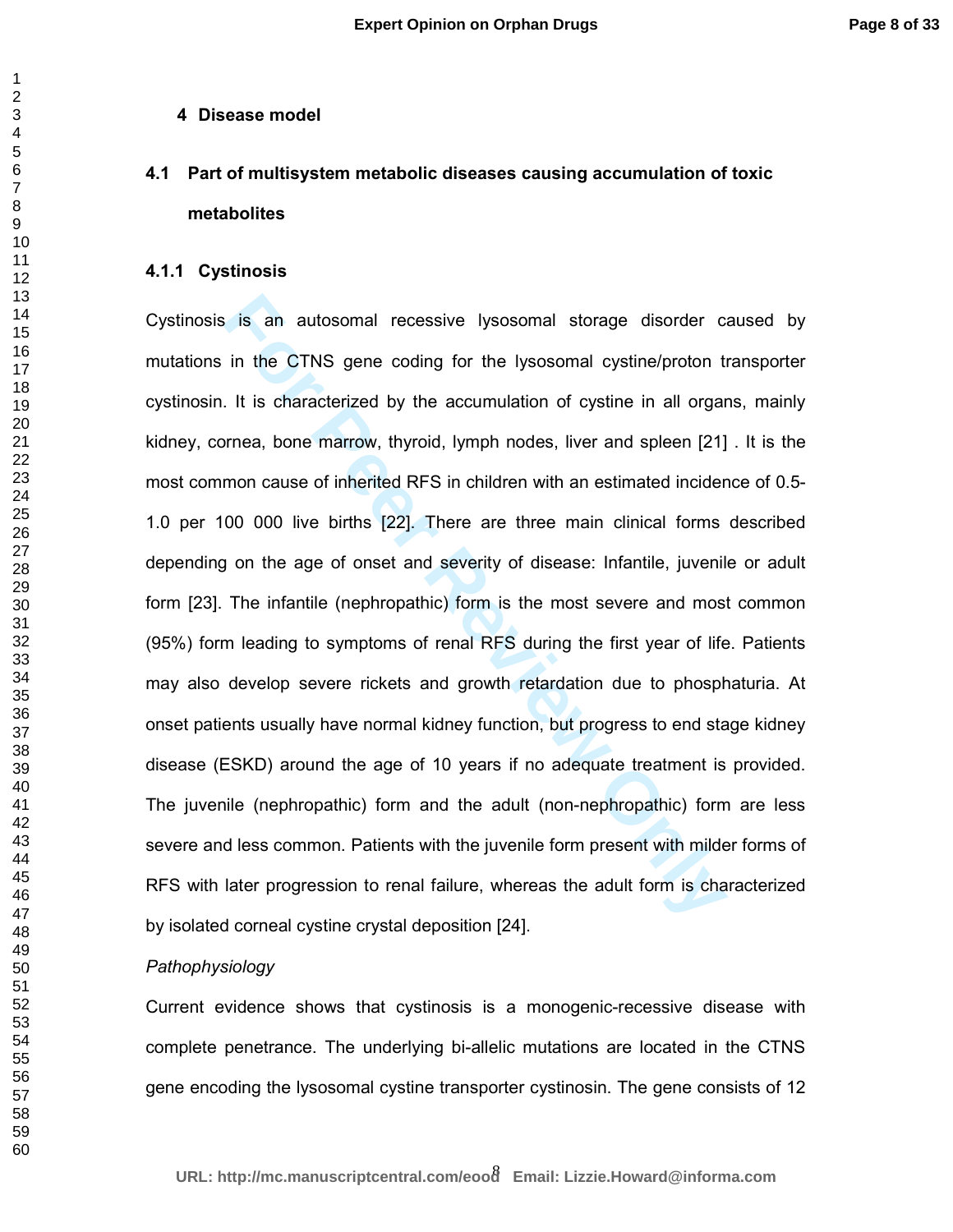#### **Expert Opinion on Orphan Drugs**

exons and the most common mutation (>70% in Caucasians) is a 57kb deletion, which includes the first nine exons and a part of exon 10 of the CTNS gene [1, 25]. The mutation also involves the adjacent CARKL gene and the first two non-coding exons of the TRPV1 gene. However, no clinical correlation has been reported so far with the CARKL and TRPV1 genes in affected patients [26], except for perhaps an increased tolerance to spicy food. More than 100 mutations in the CTNS gene are described with novel mutations still being reported [27, 28]. The differences of the clinical phenotype in the different forms are explained by more severe mutations in both alleles in the infantile cystinosis versus milder mutations in the juvenile and adult form.

tolerance to spicy food. More than 100 mutations in the CTNS<br>with novel mutations still being reported [27, 28]. The difference<br>enotype in the different forms are explained by more severe m<br>ss in the infantile cystinosis v The CTNS gene codes for cystinosin, which is a 367 amino acid protein with seven transmembrane domains . It functions as a proton/cystine co-transporter and is driven by the high proton content within the lysosomal lumen. A defect in the transport mechanisms causes accumulation of cystine in the lysosomal lumen with formation of cystine crystals and cell atrophy [29]. The mechanistic links between lysosomal cystine accumulation and the development of RFS have been studied in several in vitro studies but still remain not fully understood [30]. A recent Ctns-/- mice study provided some insight into the pathophysiology by showing that lysosomal cystine inclusion leads to apical proximal tubular cell (PTC) dedifferentiation with reduced expression of multi-ligand megalin and cubilin receptor and NaPi-IIa, followed by PTC atrophy [31]. It has been shown that lesions start developing in segments adjacent to the glomerulotubular junction and then extend longitudinally along the proximal tubulus. This explains proximal tubular cell flattening, also referred as "swan neck lesions", the typical finding seen in biopsies from cystinotic children [32, 33].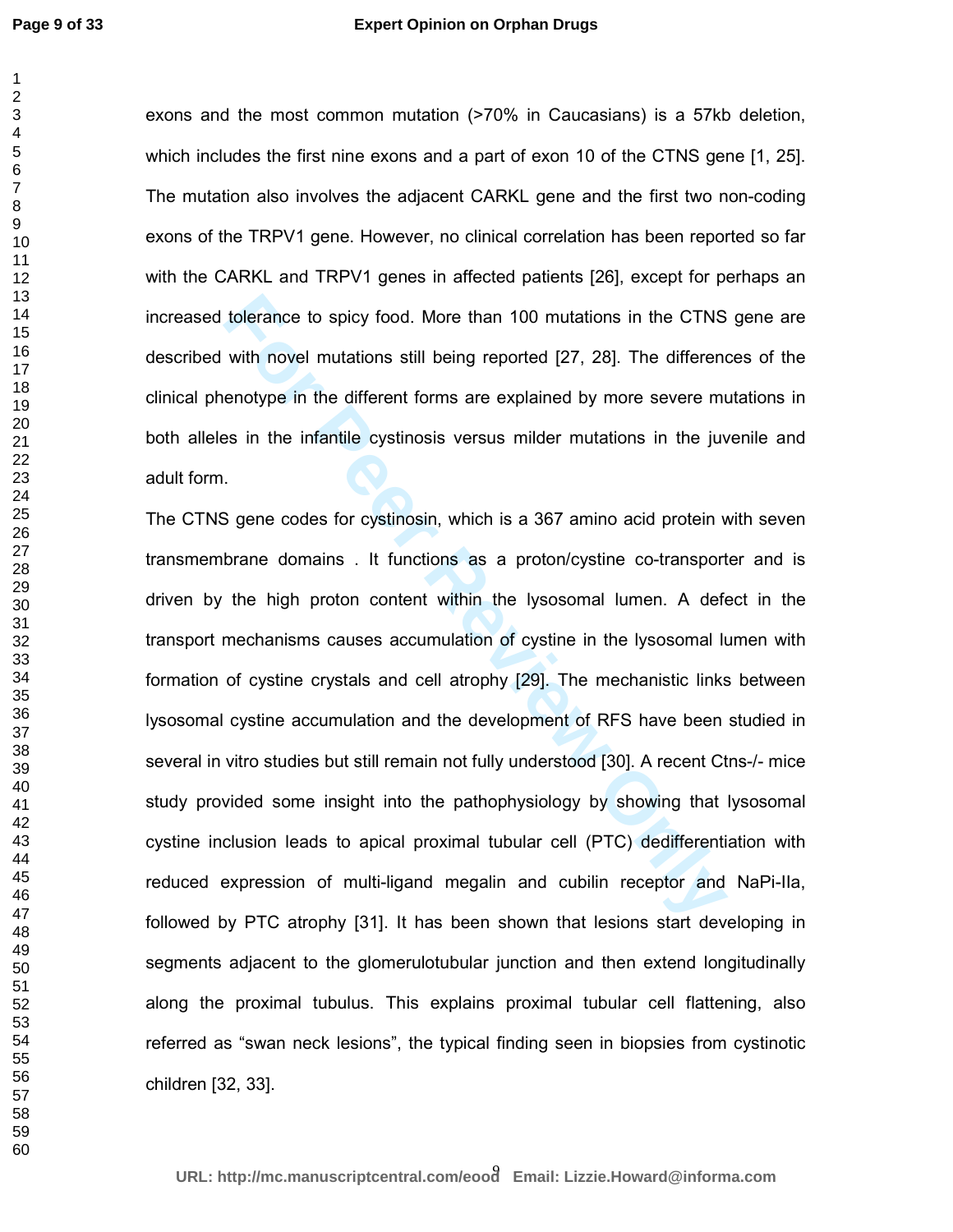#### *Clinical presentation and diagnosis*

Clinical symptoms of RFS in the infantile form are heterogeneous. Affected children generally present early and manifest symptoms at the age of 6-12 months. Presenting symptoms are polyuria, polydipsia, dehydration, fluid and electrolyte loss, aminoaciduria, glucosuria, proteinuria, failure to thrive and/or rickets. Development of ESKD depends on the age of treatment initiation [34]. Diagnosis is usually confirmed by elevated cystine levels in peripheral leukocytes along with corneal cystine crystals demonstrated by the split lamp exam and consecutive genetic analysis of the CTNS gene.

#### *Treatment*

bends on the age of treatment initiation [34]. Diagnosis is usually<br>
review and consider the control evolution of the split lamp exam and consecutive genetic analysis of<br>
feed by the split lamp exam and consecutive genetic Fluid and electrolyte management is the main supportive therapy in patients with Fanconi syndrome secondary to cystinosis. Additionally, the supplement of oral cysteamine, a cystine-depleting agent, is crucial in the treatment for cystinosis [35- 39]. Early initiation of cysteamine treatment has been proven to delay the progress of ESKD and should be provided to every patient with the diagnosis of cystinosis. A new treatment target, transcription factor EB (TFEB) has been suggested recently. TFEB activates the transcription of different proteins involved in the cell clearance and has been shown to promote clearance of cystine storage in cells within 24 hrs and might also lead to a rescue of the lysosomal compartment of cells affected by cystinosis [40].

### **4.1.2 Fanconi–Bickel syndrome**

## *Pathophysiology*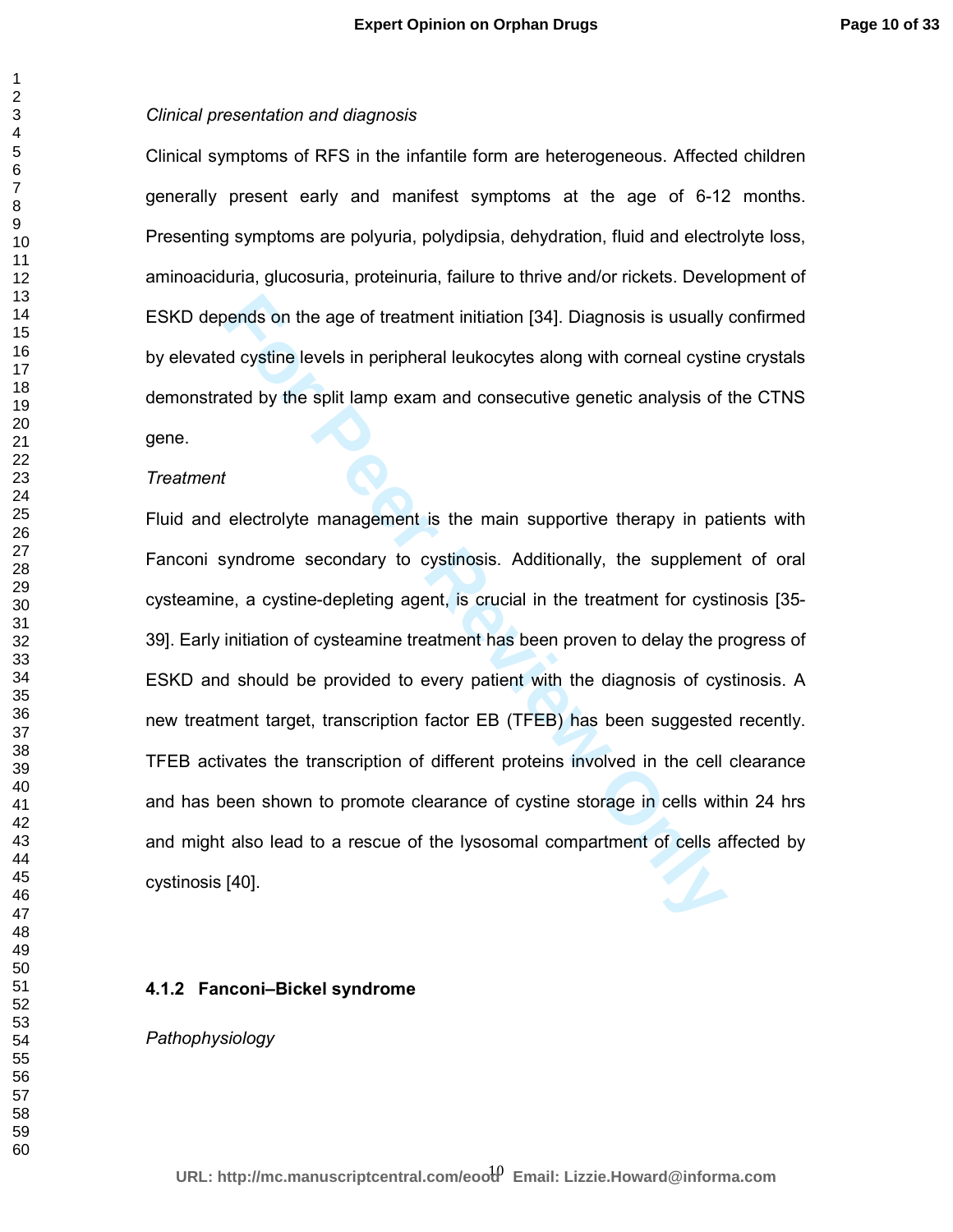#### **Expert Opinion on Orphan Drugs**

Fanconi-Bickel syndrome (FBS) is an autosomal recessive disease of carbohydrate metabolism caused by mutations of the GLUT2 gene (also referred as SLC2A2) coding for a glucose transporter in hepatocytes, pancreatic beta-cells, enteral cells and renal tubular cells [41]. Over 34 different mutations have been reported. These mutations included missense, nonsense, frameshift and splice-site mutations, scattered over the whole coding sequence of SLC2A2 gene and with none of those mutations being particularly frequent [41, 42].

#### *Clinical presentation*

over the whole coding sequence of SLC2A2 gene and with non-<br>
being particularly frequent [41, 42].<br> **Executation**<br>
haracterized by hepatomegaly and nephromegaly caused by<br>
tion. Further, impaired utilization of glucose and FBS is characterized by hepatomegaly and nephromegaly caused by glycogen accumulation. Further, impaired utilization of glucose and galactose leads to fasting hypoglycemia and postprandial hyperglycemia, combined with galactose intolerance and development of Fanconi syndrome, rickets and severe short stature [43].

#### *Treatment*

Therapy is mainly supportive and focuses on maintaining glucose homoeostasis, with frequent feeding including night-time. Moreover, treatment should aim to compensation of renal solute losses including sodium bicarbonate, potassium and phosphate supplements.

## **4.1.3 Tyrosinemia type I**

#### *Pathophysiology*

Tyrosinemia type 1 is an autosomal recessive disease of the amino acid metabolism caused by a mutation in the fumarylacetoacetate hydrolase (FAH) gene coding for the last enzyme in the tyrosine catabolic pathway, which catabolizes the conversion of fumarylacetoacetate (FAA) into fumarate and acetoacete. FAH is mainly expressed in the liver and kidney, where lack of FAH causes accumulation of toxic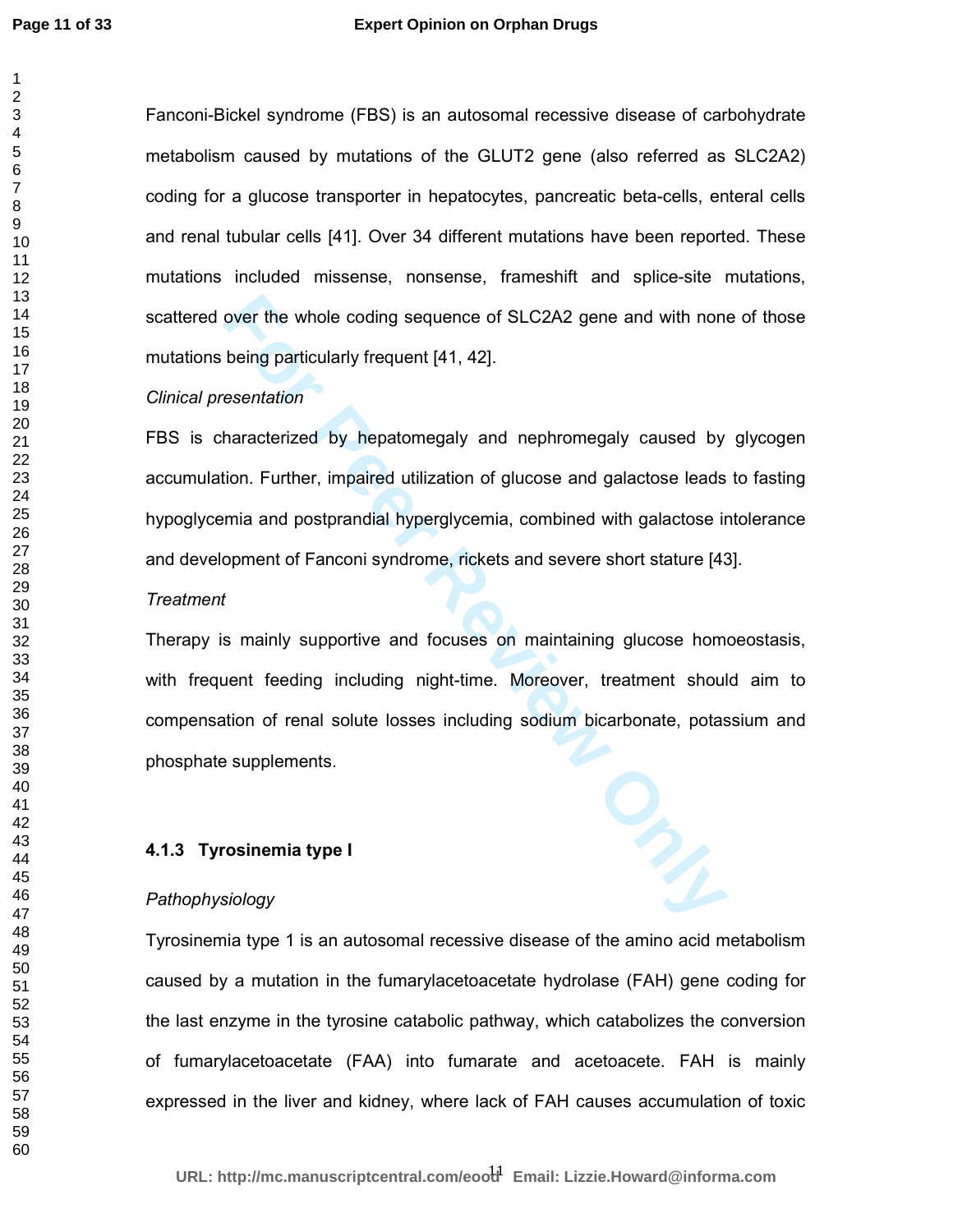metabolites such as maleylacetoacetate (MAA) and fumarylacetoacetate (FAA) and their derivates succinylacetone, leading to progressive liver disease and RFS [44]. The accumulation of those metabolites disrupt the sulfhydryl metabolism by forming glutathione adducts which makes cells more vulnerable to free radical damage. Further FAA and MAA are known mutagens and can promote cell apoptosis [44]. As a response to those intracellular effects hepatic and renal cells developing cell apoptosis or mutation if they are exposed to high levels of FAA or MAA. In the kidney that leads to glumerulosclerosis and interstitial fibrosis [45]. Symptoms include progressive hepatic dysfunction beginning in early childhood with progression to cirrhosis and hepatocellular carcinoma. Kidney involvement is represented by the development of RFS and hypophosphatemic rickets.

#### *Clinical presentation and diagnosis*

is to those intracellular effects hepatic and renal cells devel<br>or mutation if they are exposed to high levels of FAA or MAA. In t<br>sto glumerulosclerosis and interstitial fibrosis [45]. Symptom<br>ve hepatic dysfunction begin Clinical symptoms can be related to progressive liver damage with reduced coagulation factors, hypoglycemia and acute hepatic crisis such as ascites, jaundices and gastrointestinal bleeding. One third of the patients will develop liver cancer [46]. In regards to the renal involvement, patient show abnormal renal architecture (increased size and echogenicity on renal ultrasound) and development of tubular dysfunction including hypophosphatemic rickets with hypercalciuria, generalized aminoaciduria, renal tubular acidosis and mild proteinuria. Glycosuria is less common due to in general low blood glucose levels.

Diagnosis includes confirming elevated levels of succinylacetone in plasma and urine. Plasma tyrosine and methionine levels are usually elevated in untreated patients.

## *Treatment*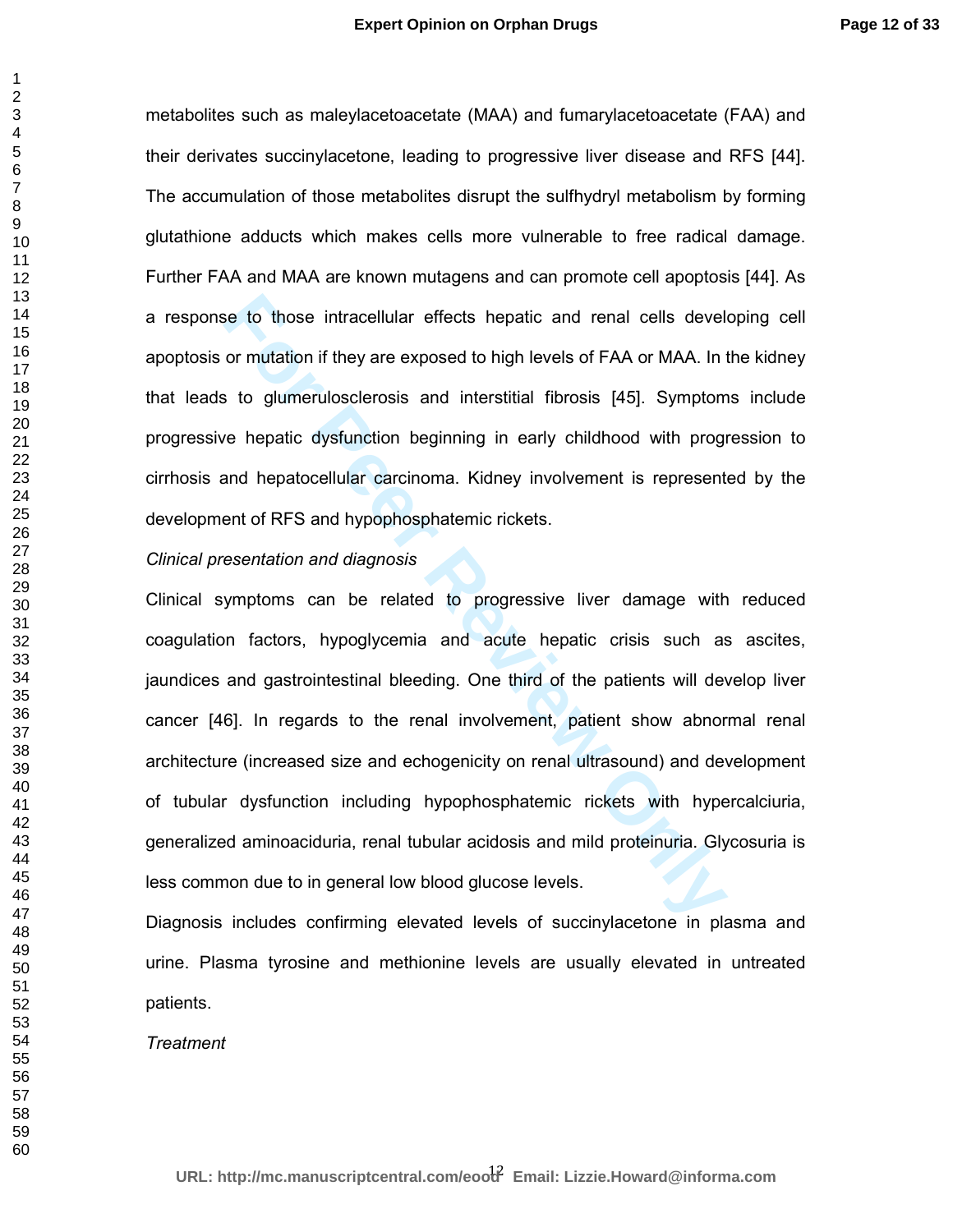### **Expert Opinion on Orphan Drugs**

First line treatment includes a low phenylalanine and low tyrosine diet and early treatment with NTBC [2-(2-nitro-4-trifluoro-methylbenzyol)-1,3-cyclohexanedione] an inhibitor of 4-hydroxyphenylpyruvate-dioxygenase. NTBC has been shown to prevent the accumulation of fumarylacetoacetate and its conversion to succinylacetone, and can rapidly improve tubular function in patients with Tyrosinemia type 1, leading to significant improvement of proteinuria and mean plasma phosphate levels [44, 47].

## **4.1.4 MODY 1**

**For Peer Review Only** Recently, RFS has been described in association with MODY 1 (maturity onset diabetes of the young type 1) caused by a heterozygous mutation R63W (previously annotated as R76W) in the HNF4A gene [48]. Different mutations in the HNF4A gene have been described to cause neonatal hyperinsulinism followed by decreased insulin secretion later on in live. Why only this particular dominant mutation also causes RFS remains to be investigated [6].

#### **4.1.5 Others**

Other genetic forms of RFS include **Galactosemia**, an autosomal recessive disease of the galactose metabolism caused by deficiency of galactose-1-phophate uridyltransferase (GALT). Patients normally present in the neonatal period after first intake of galactose with severe symptoms including lethargy, jaundice, liver disease, sepsis, cataract and RFS [49].

**Wilsons disease**, an autosomal recessive inborn error of copper metabolism caused by defects in the copper-transporting P-type ATPase beta-polypeptide (ATP7B) with reduced ceruloplasmin synthesis and biliary excretion of copper.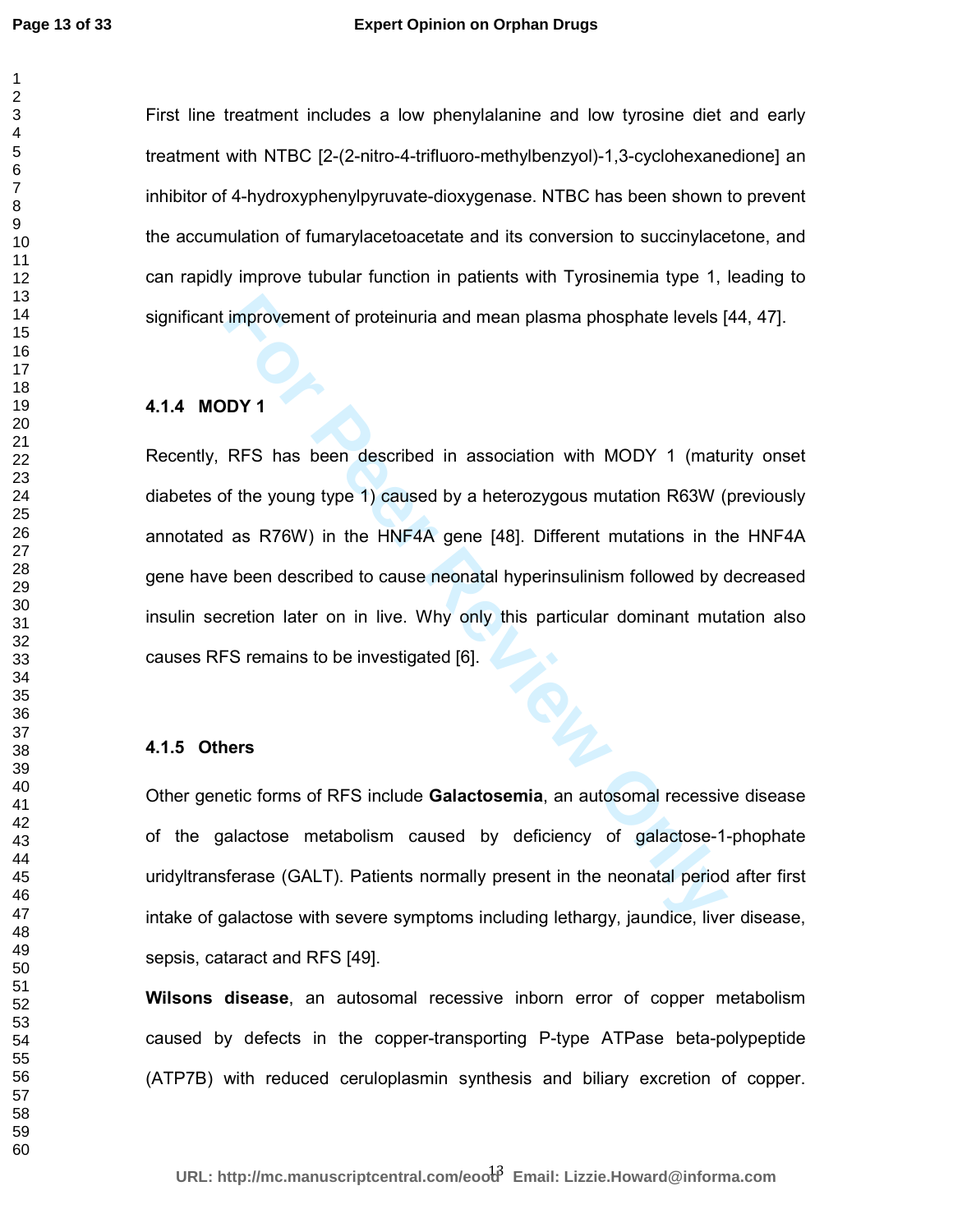Patients develop progressive liver disease, progressive neurological disorders and RFS [50, 51].

**Hereditary fructose intolerance**, an autosomal recessive disorder with deficiency of aldolase B which catalyses the metabolism of fructose and leads to an inability to metabolize fructose. Patients presents with vomiting, hypoglycemia, hypophosphatemia, hyperuricosuria, hyperuricemia and growth retardation [51, 52].

## **4.2 Disruption of endocytosis and intracellular transport**

#### **4.2.1 Lowe syndrome**

phatemia, hyperuricosuria, hyperuricemia and growth retardation<br>
uption of endocytosis and intracellular transport<br>
we syndrome<br>
Frebro Renal Syndrome of Lowe (OCRL) is an X-linked<br>
m disorder characterised by congenital c Oculo Cerebro Renal Syndrome of Lowe (OCRL) is an X-linked recessive multisystem disorder characterised by congenital cataracts, intellectual disability, and renal tubulopathy (OMIM 309000). Lowe syndrome results from loss-of-function mutations in *OCRL* which encodes phosphatidylinositol 4,5-bisphosphate 5 phosphatase (PtdIns(4,5)P2 5-phosphatase) [53]. In humans, this enzyme is expressed primarily in the kidney, brain, and eyes, which are consequently the main organs affected by *OCRL* syndrome [54, 55]. Localisation of the OCRL enzyme to the endosomal apparatus suggests that it may play a role in intracellular trafficking, sorting, and recycling of apical membrane multi-ligand receptors megalin-cubilin [56- 58]. The precise molecular link between the *OCRL* enzyme and receptors on the cell surface remains elusive [59, 60]. Treatment is symptomatic due to absence of efficient therapy [61].

## **4.2.2 Dent disease**

#### *Dent 1*

Dent disease is an X-linked recessive disease, often associated with progressive kidney function impairment. The first identified causative gene was CLCN5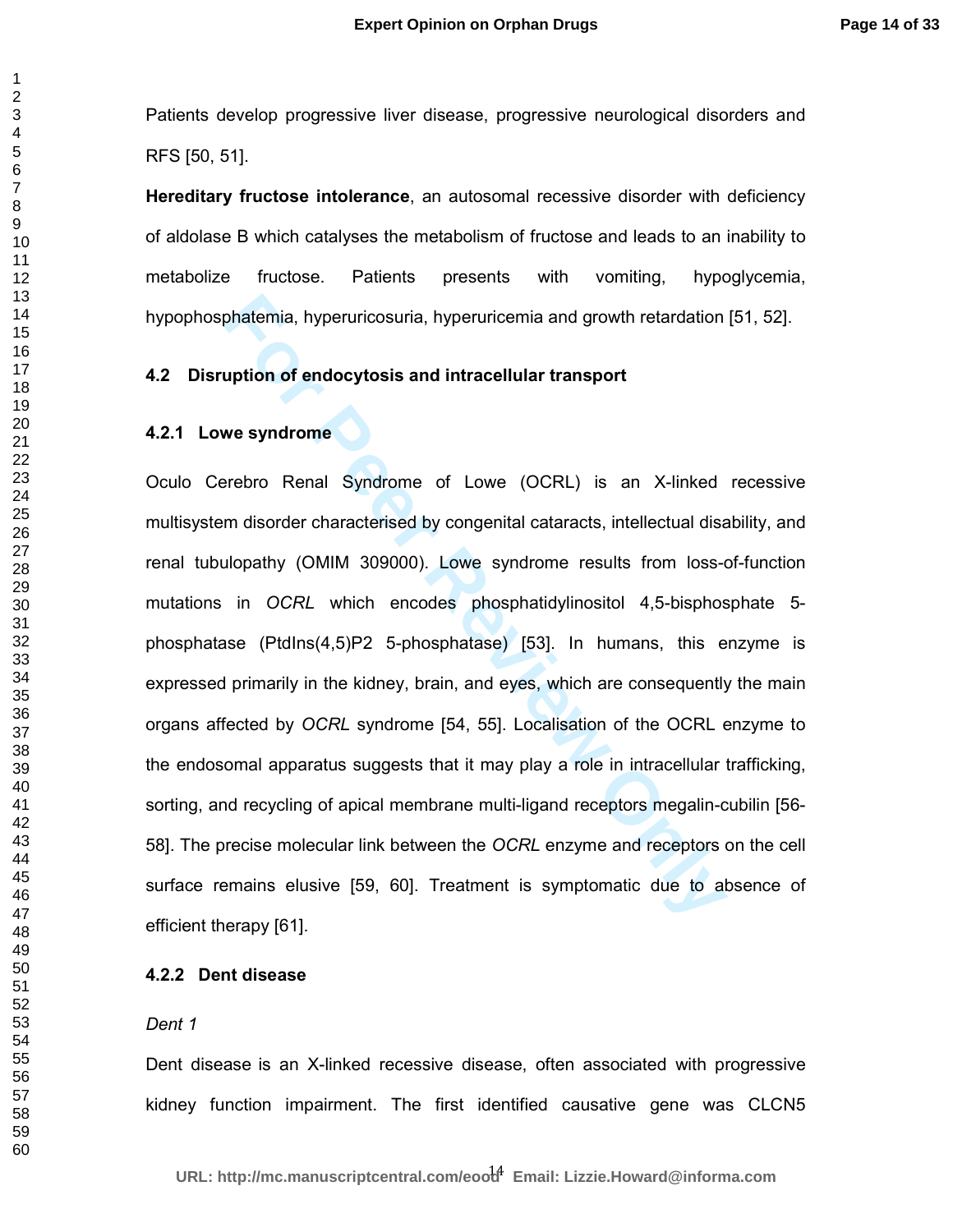phatemic rickets due to hyperphosphaturia, and LMW proteint al. [64] found a striking deficiency of urinary megalin protein atients compared with normal controls. They concluded that of megalin receptor from the apical mem (Xp11.22) (Dent 1 disease), which accounts for approximately 60% of reported pedigrees. CLCN5 is a chloride/proton anti-porter that works together with the electrogenic H+-ATPase to achieve endosomal acidification, which is a crucial step in normal endosomal function [62]. Loss-of-function mutations of CLCN5 result in hypercalciuria, nephrolithiasis, metabolic acidosis, aminoaciduria, glycosuria, hypophosphatemic rickets due to hyperphosphaturia, and LMW proteinuria [63]. Norden et al. [64] found a striking deficiency of urinary megalin protein in Dent's disease patients compared with normal controls. They concluded that reduced shedding of megalin receptor from the apical membrane to the urine flow reflects the abnormal recycling of the receptor back to the apical membrane. This defect would interfere with the normal endocytic function of megalin, resulting in losses of potential ligands into the urine and leading to tubular proteinuria.

## *Dent 2*

Investigations in families with Dent disease in whom *CLCN5* mutations had been excluded led to the surprising discovery of mutations in *OCRL*, the gene previously identified as the cause of Lowe syndrome. Mutations in this gene account for about 15–20% of cases of Dent's syndrome and these are now referred to as Dent 2 disease [54, 65]. The cause for the pleiotropy of OCRL is not fully elucidated, although there is some genotype-phenotype correlation in that the vast majority of Dent 2 mutations are located on exon 9, whereas mutations causing Lowe syndrome are typically located in exon 8-23 [66]. Nevertheless, there is no clear separation with nonsense mutations with assumed complete loss of function found in both Dent 2 and Lowe patients. These phenotypes are now believed to be two ends of a phenotypic spectrum [67]. Bockenhauer et al. [56] investigated eight boys with Dent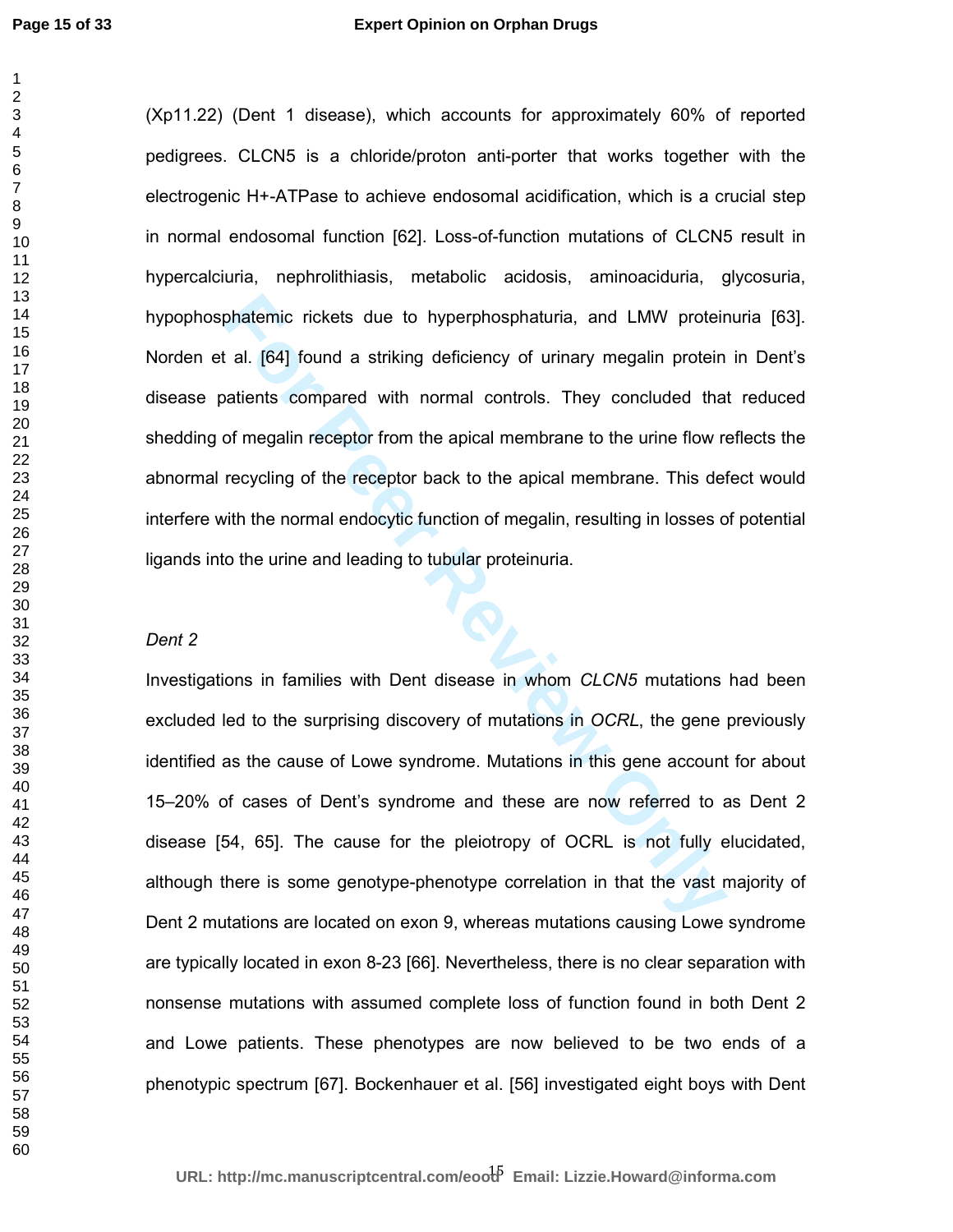2. All had LMW proteinuria and hypercalciuria, but none developed renal tubular acidosis. Hoopes et al. reported on five families with a similar phenotype [65]. The care of patients with Dent's disease is supportive, focusing on the prevention of nephrolithiasis [63].

## **4.3 Genetic renal Fanconi syndrome**

Three genetic forms of renal Fanconi syndrome have been described: Fanconi renotubular syndrome FRTS types 1 -3.

## **4.3.1 FRTS1**

The first form has been mapped on chromosome 15, although the gene has not been identified yet [68]. FRTS 1 is also associated with progressive chronic kidney disease, but the underlying mechanism remains unknown and as such no therapeutics are available yet.

#### **4.3.2 FRTS2 - SLC34A1**

**Formal Fanconi syndrome**<br> **Formal Fanconi syndrome** have been described<br> **Formal Fanconi syndrome** have been described<br> **Formal Fanconi Syndrome** have been described<br> **Formal Fanconi Algonal Figure 15.**<br> **Formal Fanconi S** FRTS2 is caused by homozygous in-frame 21 bp duplications in SLC34A1, which codes for the phosphate transporter NAPi-IIa [15]. It has only been reported in few patients so far [15, 69]. The phenotype is dominated by phosphate wasting and rickets despite high 1,25 OH vitamin D levels. Interestingly not all proximal tubular functions are affected and renal tubular acidosis was not present in the reported cases. However, the underlying mutation in SLC34A3 has been described before to cause hereditary hypophosphatemic rickets with hypercalciuria [70]. Mutations in SLC34A1 are now recurrently identified in patients with infantile hypercalcaemia [71]. The reason for this pleiotropy is again poorly understood but for the RFS, the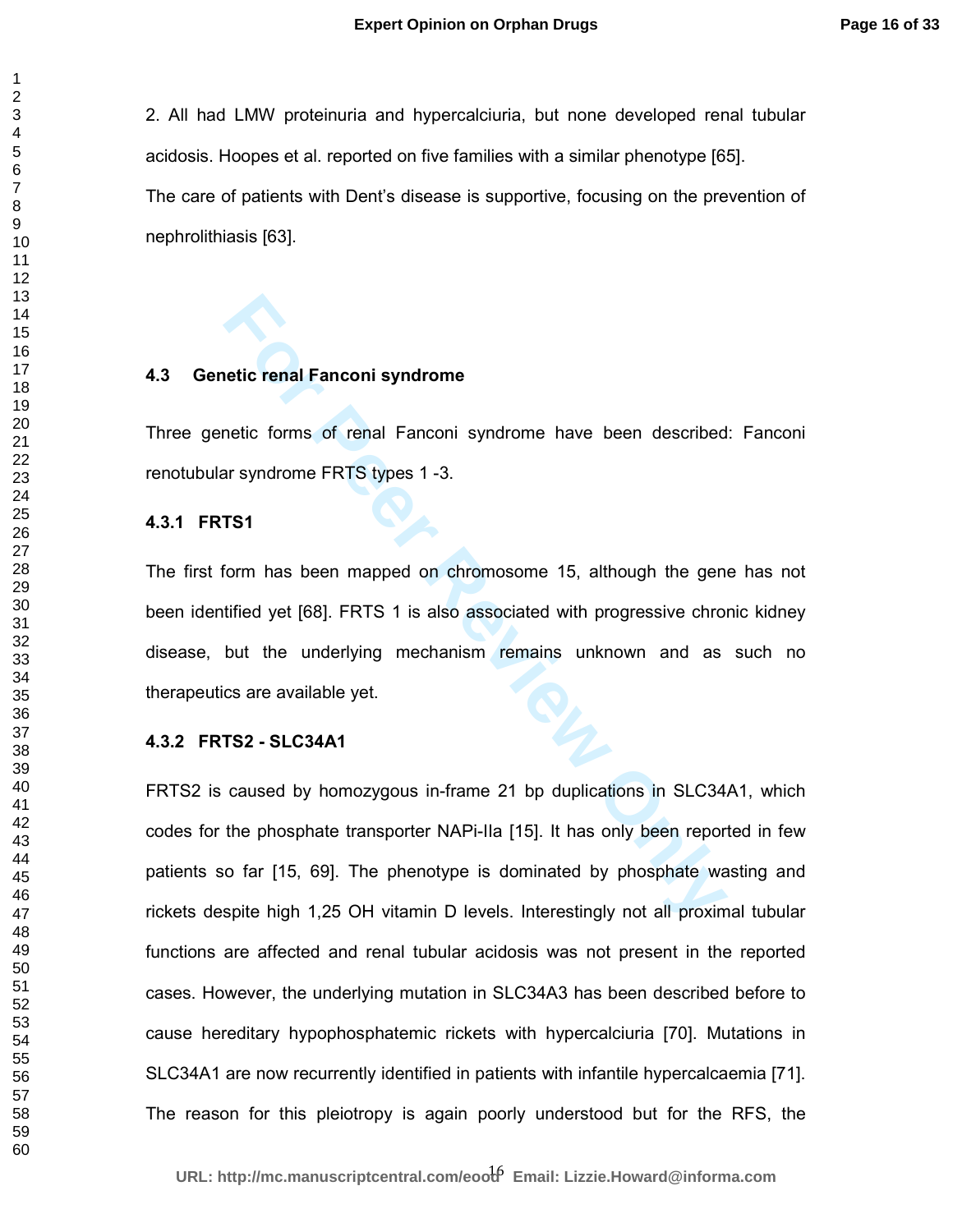underlying mechanism has been proposed to be intracellular phosphate depletion leading to insufficient ATP generation [6].

## **4.3.3 FRTS3 - EHHADH**

In a gene called EHHADH first described by Kloowijk et al.<br>
Presents as isolated Fanconi syndrome with no progression thease. An interesting aspect of this disease is the realisation these of water and solutes glomerular k The third form is an isolated full blown RFS caused by heterozygous missense mutation in a gene called EHHADH first described by Klootwijk et al. [72]. The phenotype presents as isolated Fanconi syndrome with no progression to chronic kidney disease. An interesting aspect of this disease is the realisation that despite lifelong loss of water and solutes glomerular kidney function is preserved. The disease mechanism has been identified as a dominant negative effect from intracellular mistargeting of the mutated enzyme [72, 73]. Whilst the enzyme (and thus the mutation in patients) is expressed ubiquitously, symptoms only manifest in the proximal tubule. The reason for this is the dependency on fatty acid metabolism for energy generation in the proximal tubule [74]. EHHADH interferes with a mitochondrial enzyme that is involved in mitochondrial fatty acid oxidation and has a high degree of homology to EHHADH. So the erroneous assembly of mutant mislocalised EHHADH into this enzyme leads to a defect in ATP production causing RFS. In other tissues, glucose can be metabolised and ATP generation is thus not affected [6].

## **4.4 Acquired forms of renal Fanconi syndrome**

Multiple drugs have been described to cause tubular damage and consequently RFS. Those include HIV therapy, heavy metals (cadmium/lead administration), antibiotics, valproic acid as well as exogenous factors as glue sniffing and exposure to suramin, fumaric acid, or ifosfamide [75, 76]. Most of those drugs are freely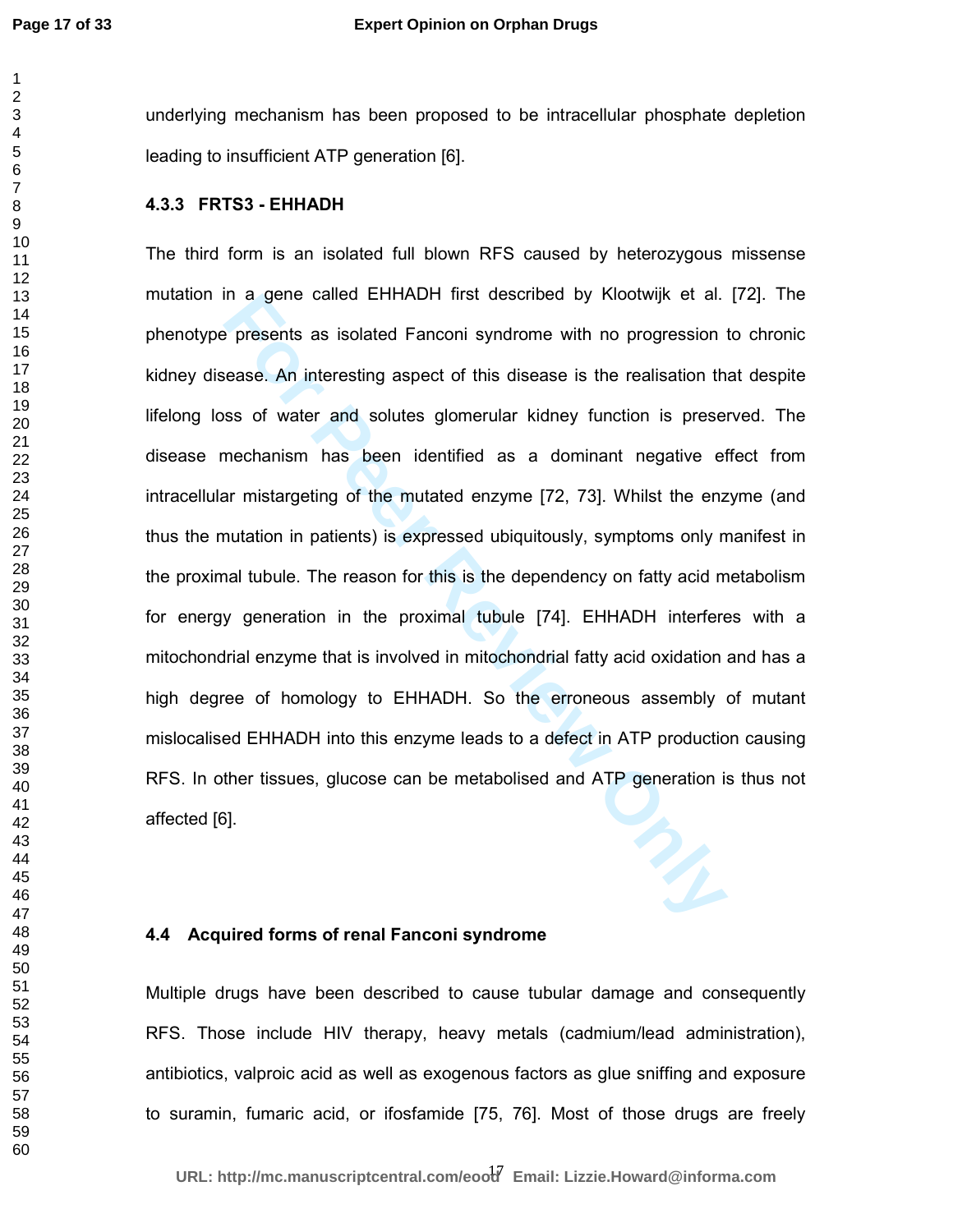filtrated in the glomerulus and reabsorbed in the tubules, where they interfere with different parts of the proximal tubules [77].

Further RFS has been described in association with monoclonal gammopathies (adult) nephrotic syndrome, Sjörgen syndrome and others [78-81].

## **5 Expert opinion**

The clinical experience leading the research of the last decades has partially unravelled the pathogenic mechanisms leading to different forms of RFS. Thus, the common element involved in the heterogeneous nature of RFS, including from acquired to different genetic causes, with seemingly different molecular pathologies, is the dysfunction of a cellular organelle, mitochondria.

**Formal Example 10** and the pathogenic mechanisms leading to different forms of RFS.<br> **Formal Example 10** and the heterogeneous nature of RFS, included in the heterogeneous nature of RFS, included of different molecular pa The renal toxicity of some of the therapeutic agents including anti-retroviral therapeutics, and the anti-epileptic valproic acid [82] has been intensively discussed even though the pathologies for these acquired RFS forms are not completely deciphered [6, 82-84]. The key findings in the field of RFSs focused on identification of mono-genetic causes [72, 84]. A recent study about a large mono-genetic RFS family validated mitochondria's role by showing defective fatty acid oxidation due to a particular mutation (E3K) in EHHADH. Surprisingly this mutation resulted in mistargeted EHHADH resulting in disruptive formation of the mitochondrial trifunctional protein complex now encompassing the mutated EHHADH. These findings provide new clues for treatment of this type of renal Fanconi syndrome (FRTS3), and other RFS as well.

Future therapeutic strategies could be directed in strengthening or protecting the mitochondria against toxic substances either through controlling the import of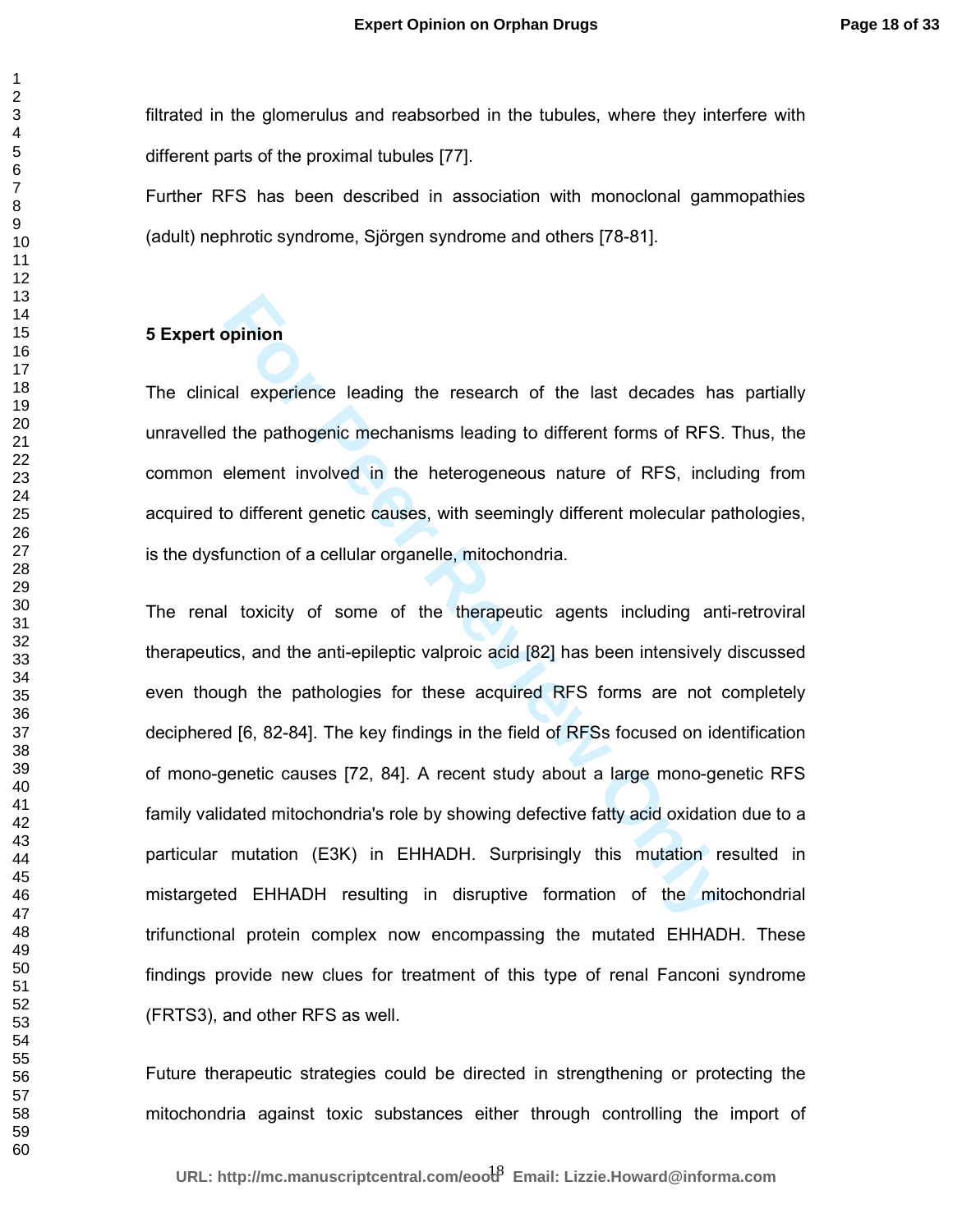proteins to mitochondria or through therapeutically targeting mitochondrial fatty acid oxidation in RFS (Figure 2). In contrast with the findings related to fatty acid oxidation, apoptosis has been for a long time associated with certain types of RFS [85].

All these future therapeutic strategies for treatment of RFS that came to existence due to novel research findings in identification of the patho-mechanistic nature of RFSs will be discussed in the next few paragraphs.

### **5.1. Potential Treatment options**

## **5.1.1. Targeting protein import problems in ATP deficiency related RFS**

Interaction of the patho-mechanistic<br>well research findings in identification of the patho-mechanistic<br>be discussed in the next few paragraphs.<br>**For Peer Review Only and The Peer Review Only and The Peer Review of Peer Rev** FRTS3 patients have been shown to have a fatty acid accumulation problem leading to a decreased ATP production [72, 73]. In order to address the fatty acyl accumulation problem in FRTS3, the import of the causative mutated protein could be prevented by using the FDA approved drug Dequalinium chloride (DECA), recently shown to be effective in restoring mitochondrial function in a cell model for primary hyperoxaluria I [86]. The agent DECA holds great promise as a therapeutic targeting strategy in FRTS3, although there is only one FRTS3 family known to date.

In other forms of RFS, where there is general mitochondrial dysfunction, achieving the opposite by increasing protein import may be a therapeutic option. Thus, the FDA-approved mitochondrial protein import stimulator sodium pyrithione has recently been shown to improve mitochondrial bioenergetics in Leigh patients [87]. This might also be relevant for acquired forms of RFS that are associated with ATP deficiency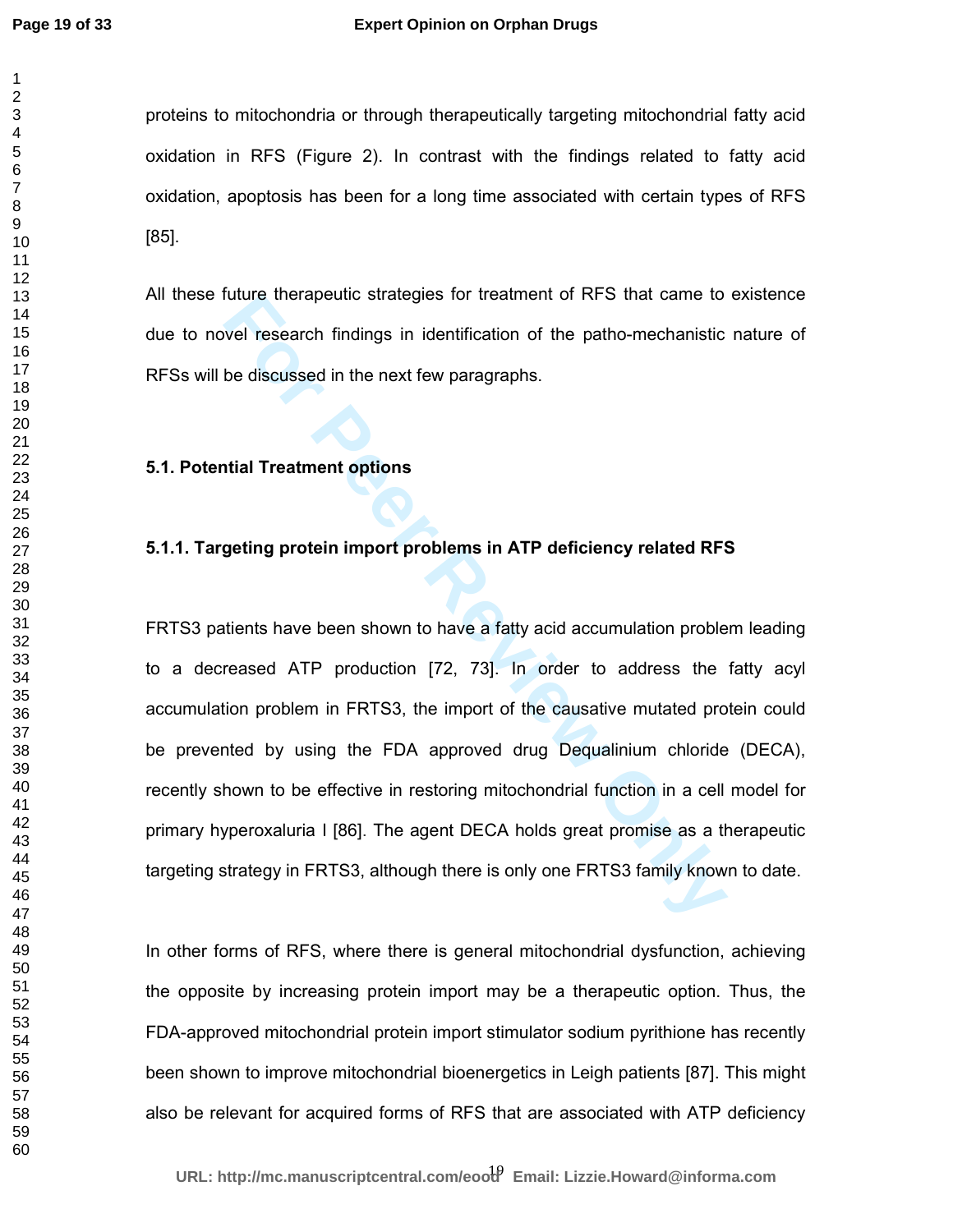and/or oxidative phosphorylation defects, e.g. aminoglycosides and valproic acid associated RFS.

#### **5.1.2. Anti-oxidant therapy for RFSs**

The use of anti-oxidants like sirtuins and SS-peptides, MitoQ, and plastoquinone analogues and stanniocalcin-1 have also been suggested as potential therapeutical agents for RFS [88].

of anti-oxidants like sirtuins and SS-peptides, MitoQ, and plas<br>and stanniocalcin-1 have also been suggested as potential the<br>RFS [88].<br>In, due to their nature of boosting the fatty acid oxidation, anti-oxi<br>fibrates and po In addition, due to their nature of boosting the fatty acid oxidation, anti-oxidants like carnitine, fibrates and poly unsaturated fatty acids in form of a specific ketogenic diet could be investigated in the future as a potential treatment option for specific forms of RFS, like valproic acid induced RFS. These type of RFS have been shown to have inhibited fatty acid oxidation master-regulators like peroxisome proliferatoractivated receptor-alpha activity or PGC-1alpha, leading to deficient fatty acid oxidation [89, 90].

## **5.1.3 Anti-apoptotic therapy for fumaric acid ester induced RFS, Tyrosinemia type I and Cystinosis**

Mitochondrial drug targeting to prevent apoptosis from happening has the potential to be used in RFS forms triggered by apoptosis, such as tyrosinemia type I, cystinosis, light-chain proximal tubulopathy or fumaric acid ester associated RFS. To this end caspase inhibitors can be used A good candidate that was proven successfully in a mouse model for fumaric acid ester associated proximal tubulopathy is the anti-apoptotic caspase inhibitor YVAD [91]. Other caspase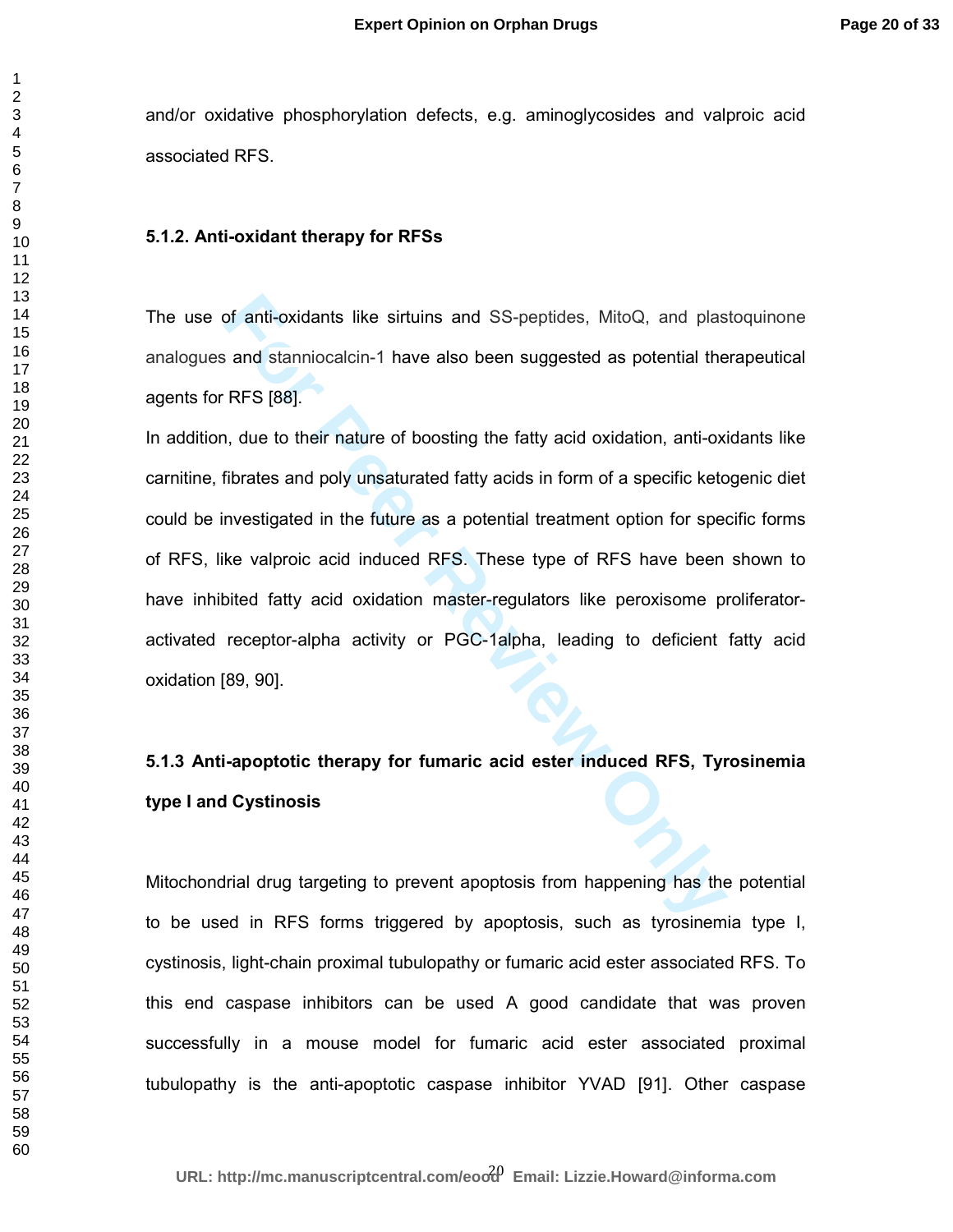inhibitors with clinically approved status that could potentially be used are: EmricasaN for which a clinical trial is ongoing for non-alcoholic steatohepatitis fibrosis and IDN-6556 in phase 2 clinical trial for Hepatitis C.

## **5.1.4 mTORC stimulation**

ntly a novel drug target for RFS has surfaced in a study put<br>er and co-workers [92]. The deficiency of mTORC1, an important<br>tabolism, was shown in a mouse model, to lead to a renal FS wit<br>n of PGC1-alpha, a key regulator o Very recently a novel drug target for RFS has surfaced in a study published by Grahammer and co-workers [92]. The deficiency of mTORC1, an important regulator of lipid metabolism, was shown in a mouse model, to lead to a renal FS with reduced expression of PGC1-alpha, a key regulator of mitochondrial fatty acid oxidation [90]. The development of specific drugs targeting mTORC1 continues to grow, mainly for specific forms of cancer, including renal cell carcinoma, based on its function as a nutrient, redox, oxygen sensor and as an important stimulant for protein synthesis. Its activity is up-regulated by the amino acid leucine and its derivative beta hydroxyl beta methylbutyrate. The current knowledge supports the hypothesis that the stimulation of mTORC1 by amino acids like amino-acid-directed therapies may provide a mitochondrial-directed therapeutic approach for RFS [93].

# **5.1.5. RNA silencing in MODY1 with RFS, FRTS1, FRTS3, and acquired forms of RFS**

Recently RNA silencing has been successfully used to develop novel management strategies, like for instance the use of the FDA-approved mipomersen, an apolipoprotein B synthesis inhibitor to lower LDL cholesterol in patients with homozygous familial hypercholesterolaemia. RNA silencing shows potential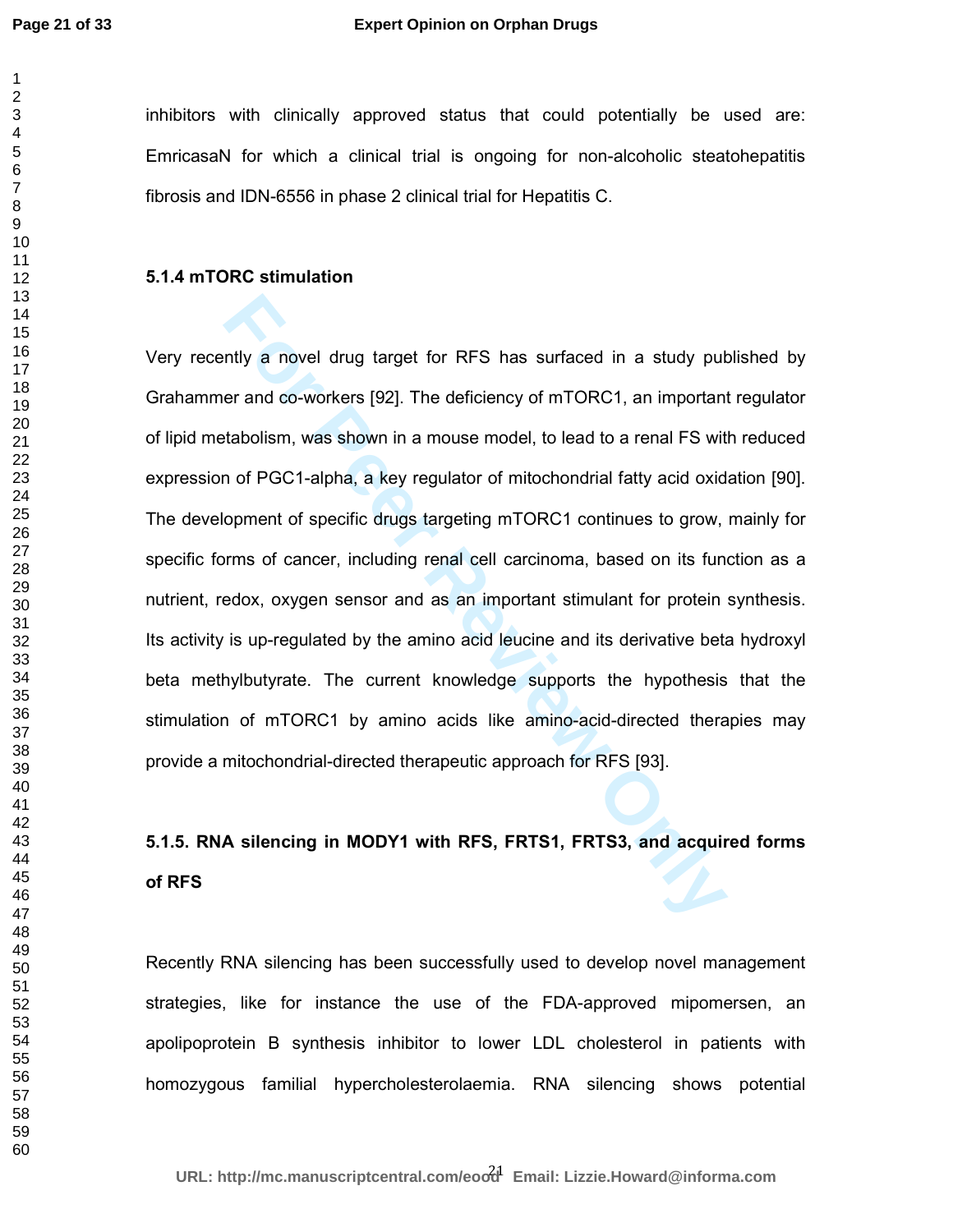applicability in future clinical trials for the down-regulation of the disease specific alleles in dominant genetic diseases, in this way allowing the on-going functionality of the wild type allele. So far this has only been demonstrated using disease models [94]. This approach could then be used for FRTS1, FRTS3, and MODY1 with renal Fanconi syndrome giving the dominant nature of the inheritance.

a novel target for a RNA silencing therapeutic approach in RFS<br>icroRNA Mir21. This microRNA appeared to be a novel bion<br>ubulopathies underlying AKI [95]. These novel findings, interestin<br>n important role of Mir21 in regula Recently a novel target for a RNA silencing therapeutic approach in RFS emerged as the MicroRNA Mir21. This microRNA appeared to be a novel biomarker for proximal tubulopathies underlying AKI [95]. These novel findings, interestingly, point towards an important role of Mir21 in regulating metabolic activity in epithelial cells, in particular of lipid metabolism [96], as well as apoptosis related genes [95, 97], which are important pathways that are affected in several forms of RFS [98]. Mir21 could therefore be considered as an outstanding candidate to develop novel antisense therapeutics (antagomirs and mimics) for acquired forms of RFS in which these pathways are affected: tyrosinemia type I [85], cystinosis [99] and fumaric acid ester associated RFS [100]. This could also be the therapeutical target for RFS with defective fatty acid oxidation pathways.

#### **5.2. Conclusion**

Unequivocally clinicians and researchers are increasingly aware of the impact of RFS. Although the area of the treatment is at the moment the most disappointing, new experimental approaches and more testing of novel and existing therapeutic agents to will decipher potential model systems for RFS.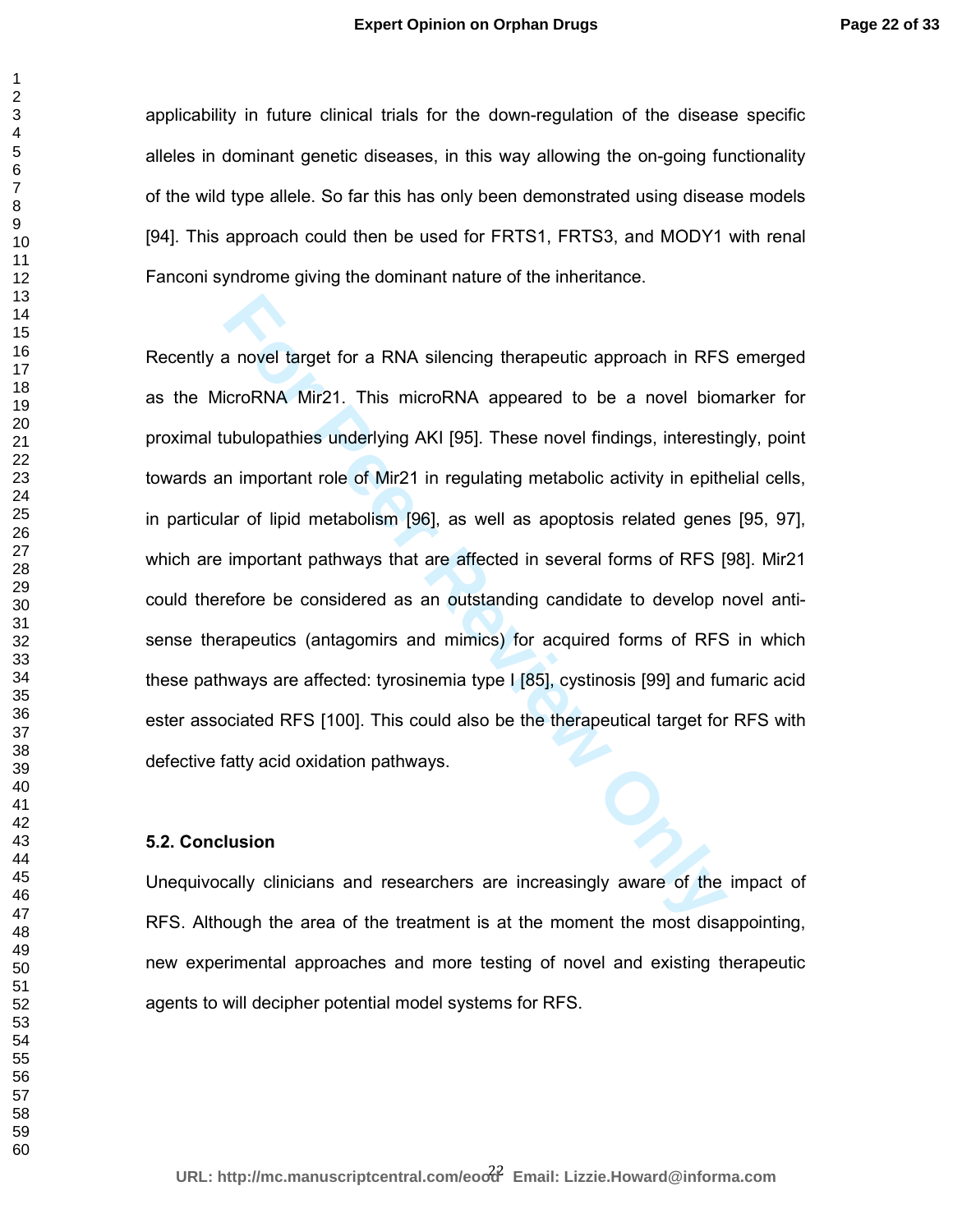## **Expert Opinion on Orphan Drugs**

Moreover, understanding of the impact of mitochondria and its relevance in the area of RFS hold much promise for future development of novel therapeutics for this complex class of diseases.

Our understanding of the pathogenesis of RFS will continue to improve also by unravelling the pathomechanism for the mono-genetic RFS FRTS2, and other families, where the causative genetic component has not yet been identified.

In this manuscript we discussed several potential future options for therapy in specific types of RFS.

- Targeting protein import problems in ATP deficiency related RFS
- Anti-apoptotic therapy for fumaric acid ester induced RFS, tyrosinemia type I and cystinosis
- RNA silencing in MODY1 with RFS, FRTS1, FRTS3, and acquired forms of RFS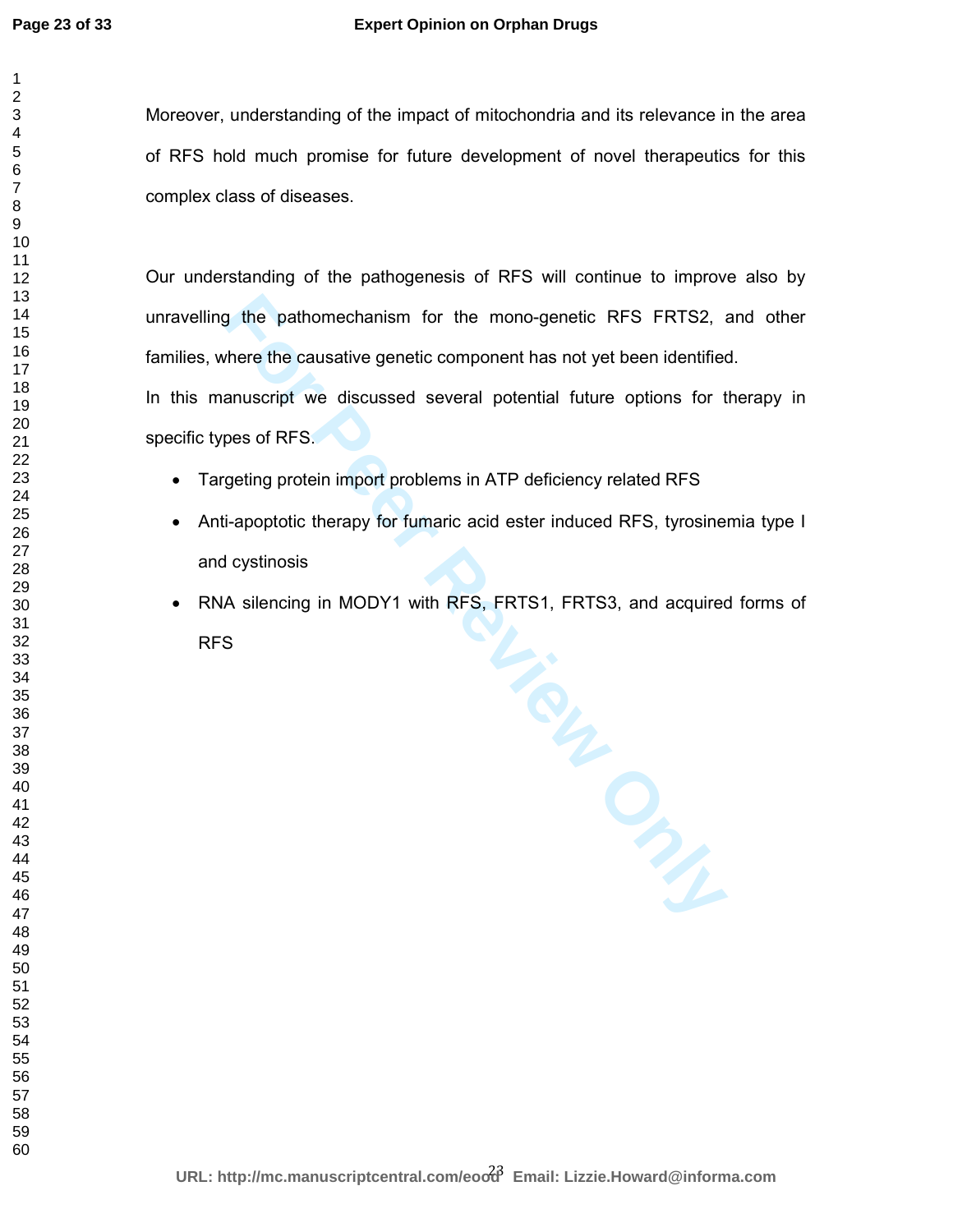**Table 1:** Overview of different types of renal Fanconi syndrome

| <b>Name</b>                | <b>OMIM</b> | Gene                     | <b>Inheritance</b> | <b>Other symptoms</b>                                  |
|----------------------------|-------------|--------------------------|--------------------|--------------------------------------------------------|
| <b>Cystinosis</b>          | 219800      | <b>CTNS</b>              | <b>AR</b>          | Corneal cystine crystals, poor                         |
| (infantile)                |             |                          |                    | growth, rickets, CKD and ESRF                          |
| <b>Fanconi-Bickel</b>      | 227810      | GLUT2                    | <b>AR</b>          | Glycogen storage disease,                              |
| <b>Syndrome</b>            |             | (SLC2A2)                 |                    | hypoglycemia                                           |
| <b>Tyrosinemia Type 1</b>  | 276700      | <b>FAH</b>               | <b>AR</b>          | Progressive liver disease, liver<br>cancer             |
| Galactosemia               | 230400      | <b>GALT</b>              | <b>AR</b>          | Liver dysfunction, jaundice,<br>encephalopathy, sepsis |
| <b>Hereditary Fructose</b> | 229600      | <b>ALDOB</b>             | <b>AR</b>          | Hypoglycemia, vomiting, liver                          |
| Intolerance                |             |                          |                    | disease                                                |
| <b>Wilson Disease</b>      | 277900      | ATP7B                    | <b>AR</b>          | Liver disease, neurological                            |
|                            |             |                          |                    | abnormalities, Kayser-Fleischer                        |
|                            |             |                          |                    | rings                                                  |
| <b>Lowe Syndrome</b>       | 309000      | <b>OCRL</b>              | <b>XLR</b>         | Cataract, mental impairment,<br>rickets                |
| Dent I                     | 300009      | CLCN <sub>5</sub>        | <b>XLR</b>         | Male predominance                                      |
| <b>Dent II</b>             | 300555      | <b>OCRL</b>              | <b>XLR</b>         | Male predominance                                      |
| <b>MODY1</b>               | 125850      | HNF4A                    | <b>AD</b>          | Neonatal hyperinsulinism,                              |
|                            |             |                          |                    | maturity-onset of diabetes in the                      |
|                            |             |                          |                    | young                                                  |
| FRTS1                      | 134600      | $\overline{\phantom{0}}$ | <b>AD</b>          | Chronic kidney disease                                 |
| FRTS <sub>2</sub>          | 613388      | <b>SLC34A1</b>           | <b>AR</b>          | Mainly phosphaturia                                    |
| FRTS3                      | 615605      | <b>EHHADH</b>            | <b>AD</b>          | No chronic kidney disease                              |
|                            |             |                          |                    |                                                        |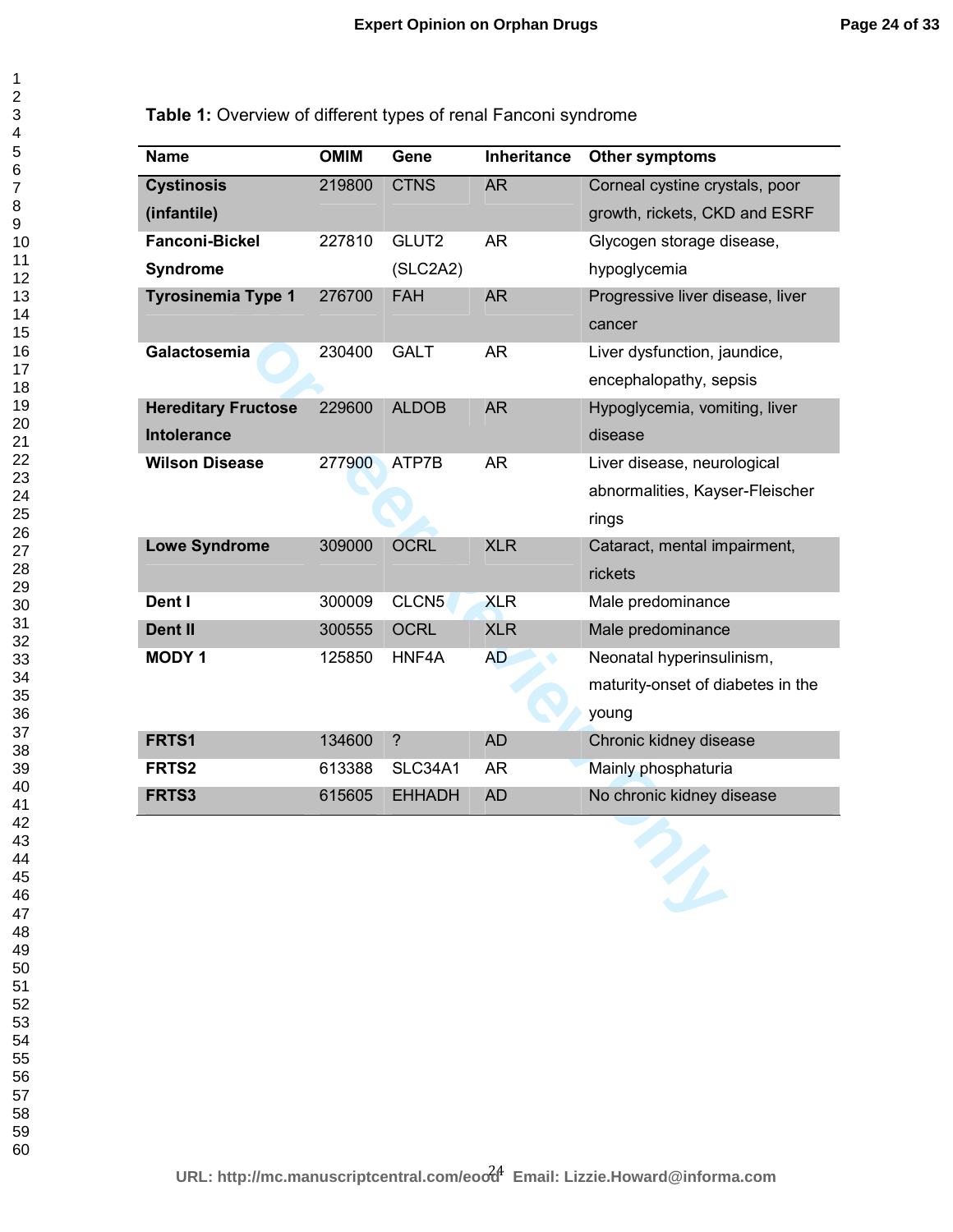

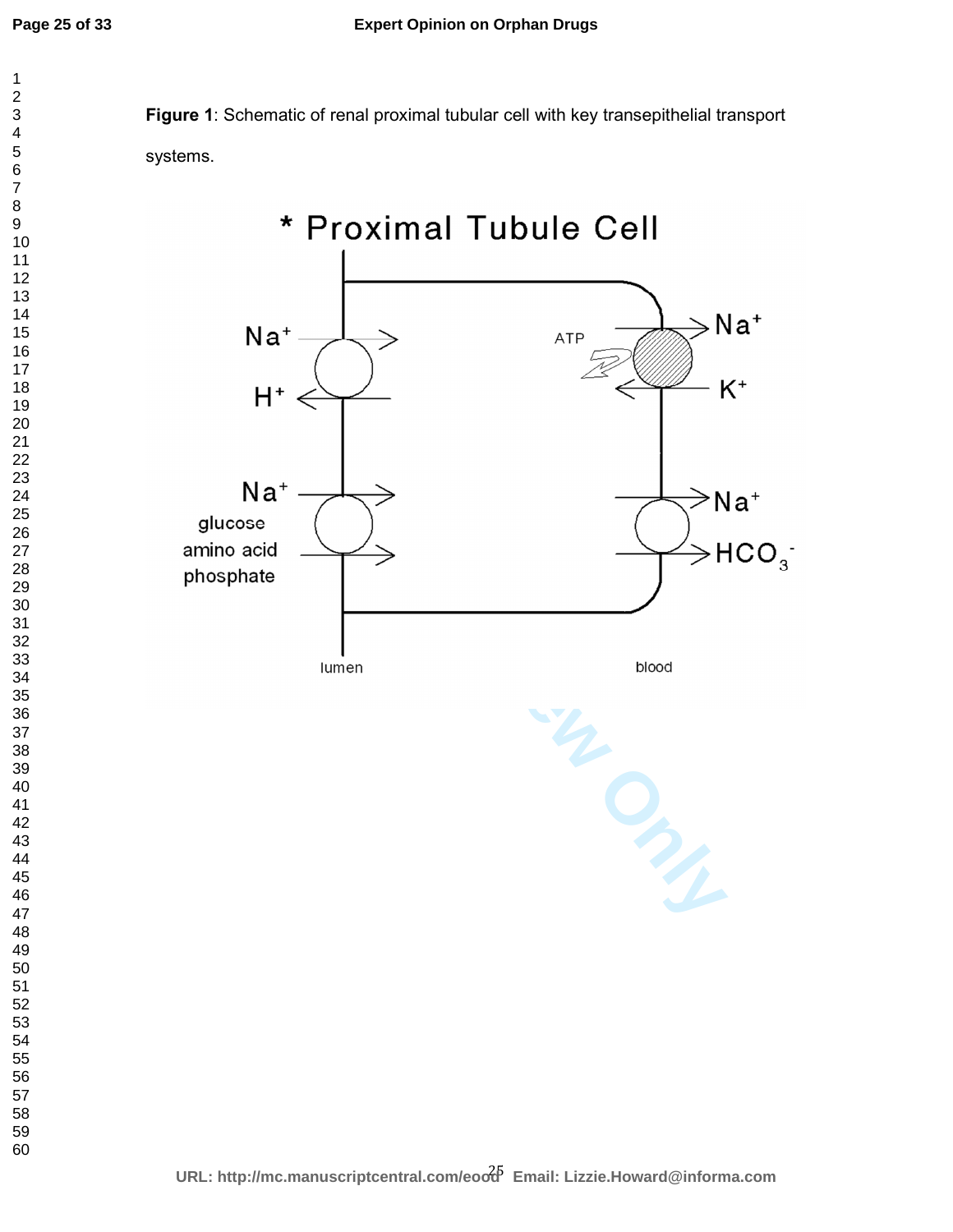**Figure 2:** Potential therapeutic solutions linked to restoration of mitochondrial energy metabolism in renal Fanconi syndromes.

Drugs could be developed against mTORC1, which has recently been linked to causing a renal Fanconi-like syndrome in a mouse model deficient of mTORC1. Furthermore DECA-associated therapeutics could be developed for renal Fanconi syndromes, in particular for FRTS3, since it is an effective FDA-approved mitochondrial targeting agent. Also antisense-Mir21 could be considered an important target since Mir-21 is considered a biomarker for AKI, and it has been shown to be an effective treatment for restoration of kidney function in Alport nephropathy. Other important therapeutic interventions could be fibrates and carnitine supplementation for acquired forms of renal Fanconi syndrome.

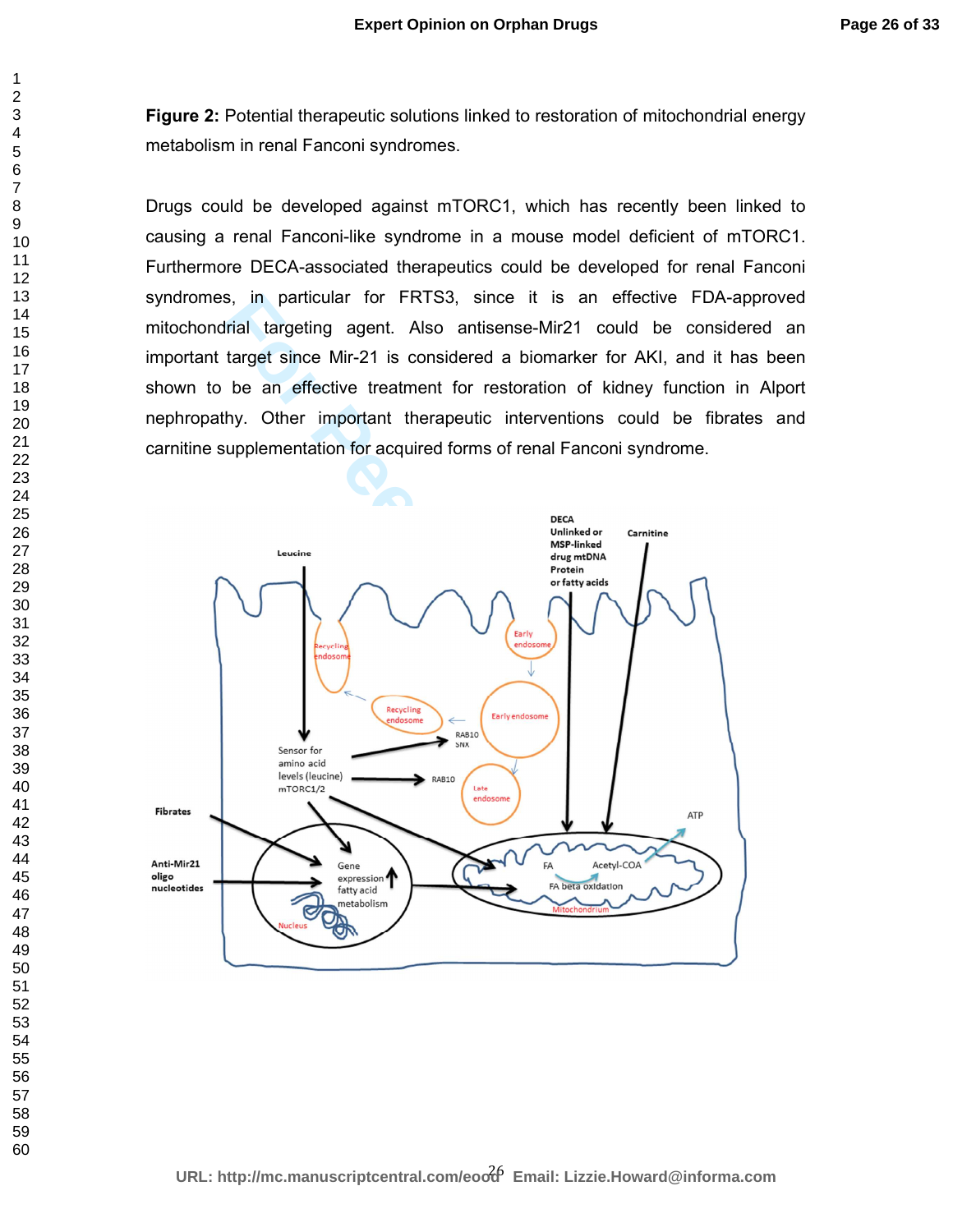|     | References                                                                                                                                                                                                                    |
|-----|-------------------------------------------------------------------------------------------------------------------------------------------------------------------------------------------------------------------------------|
| 1.  | Kleta R, Gahl WA (2002) Cystinosis: antibodies and healthy bodies. J Am Soc<br>Nephrol 13:2189-2191.                                                                                                                          |
| 2.  | de Toni G (1933) Remarks on the Relationship between Renal Rickets (Renal<br>Dwarfism) and Renal Diabetes. Acta Paediatrica 16:479-484.                                                                                       |
| 3.  | Debre R, Marie J, Cleret F, Messimy R (1934) Rachitisme tardif coexistant<br>avec une Nephrite chronique et une Glycosurie. Archive de Medicine des<br>Enfants 37:597-606.                                                    |
| 4.  | Kleta R, Bockenhauer D (2006) Bartter syndromes and other salt-losing<br>tubulopathies. Nephron Physiol 104:p73-80.                                                                                                           |
| 5.  | Avner ED, Harmon WE, Niaudet P, Yoshikawa N (2009) Pediatric<br>Nephrology. Springer.                                                                                                                                         |
| 6.  | Klootwijk ED, Reichold M, Unwin RJ, Kleta R, Warth R, Bockenhauer D<br>(2015) Renal Fanconi syndrome: taking a proximal look at the nephron.<br>Nephrol Dial Transplant 30:1456-1460.                                         |
| 7.  | Rose BD (1977) Clinical physiology of acid-base and electrolyte disorders.<br>McGraw-Hill.                                                                                                                                    |
| 8.  | Christensen EI, Birn H, Storm T, Weyer K, Nielsen R (2012) Endocytic<br>receptors in the renal proximal tubule. Physiology (Bethesda, Md) 27:223-236.                                                                         |
| 9.  | Hou J (2014) The kidney tight junction (Review). Int J Mol Med 34:1451-1457.                                                                                                                                                  |
| 10. | Wilmes A, Aschauer L, Limonciel A, Pfaller W, Jennings P (2014) Evidence                                                                                                                                                      |
|     | for a role of claudin 2 as a proximal tubular stress responsive paracellular<br>water channel. Toxicol Appl Pharmacol 279:163-172.                                                                                            |
| 11. | Plumb LA, van't Hoff W, Kleta R, Reid C, Ashton E, Samuels M, Bockenhauer<br>D (2016) Renal apnoea: extreme disturbance of homoeostasis in a child with<br>Bartter syndrome type IV. Lancet 388:631-632.                      |
| 12. | Igarashi T, Sekine T, Inatomi J, Seki G (2002) Unraveling the molecular<br>pathogenesis of isolated proximal renal tubular acidosis. J Am Soc Nephrol<br>13:2171-2177.                                                        |
| 13. | Boron WF (2006) Acid-base transport by the renal proximal tubule. J Am Soc<br>Nephrol 17:2368-2382.                                                                                                                           |
| 14. | Seki G, Nakamura M, Suzuki M, Satoh N, Horita S (2015) Species differences<br>in regulation of renal proximal tubule transport by certain molecules. World J<br>Nephrol 4:307-312.                                            |
| 15. | Magen D, Berger L, Coady MJ, Ilivitzki A, Militianu D, Tieder M, Selig S,<br>Lapointe JY, Zelikovic I, Skorecki K (2010) A loss-of-function mutation in<br>NaPi-IIa and renal Fanconi's syndrome. N Engl J Med 362:1102-1109. |
| 16. | Biber J, Hernando N, Forster I, Murer H (2009) Regulation of phosphate<br>transport in proximal tubules. Pflugers Arch 458:39-52.                                                                                             |
| 17. | Walton RJ, Bijvoet OL (1977) A simple slide-rule method for the assessment<br>of renal tubular reaborption of phosphate in man. Clin Chim Acta 81:273-276.                                                                    |
| 18. | Dickson LE, Wagner MC, Sandoval RM, Molitoris BA (2014) The proximal<br>tubule and albuminuria: really! J Am Soc Nephrol 25:443-453.                                                                                          |
| 19. | Christensen EI, Birn H (2002) Megalin and cubilin: multifunctional endocytic<br>receptors. Nat Rev Mol Cell Biol 3:256-266.                                                                                                   |
| 20. | Dhooria GS, Bains HS (2014) Nephrotic range proteinuria as a presenting<br>feature of classical nephropathic cystinosis. Indian J Pediatr 81:712-714.                                                                         |
|     |                                                                                                                                                                                                                               |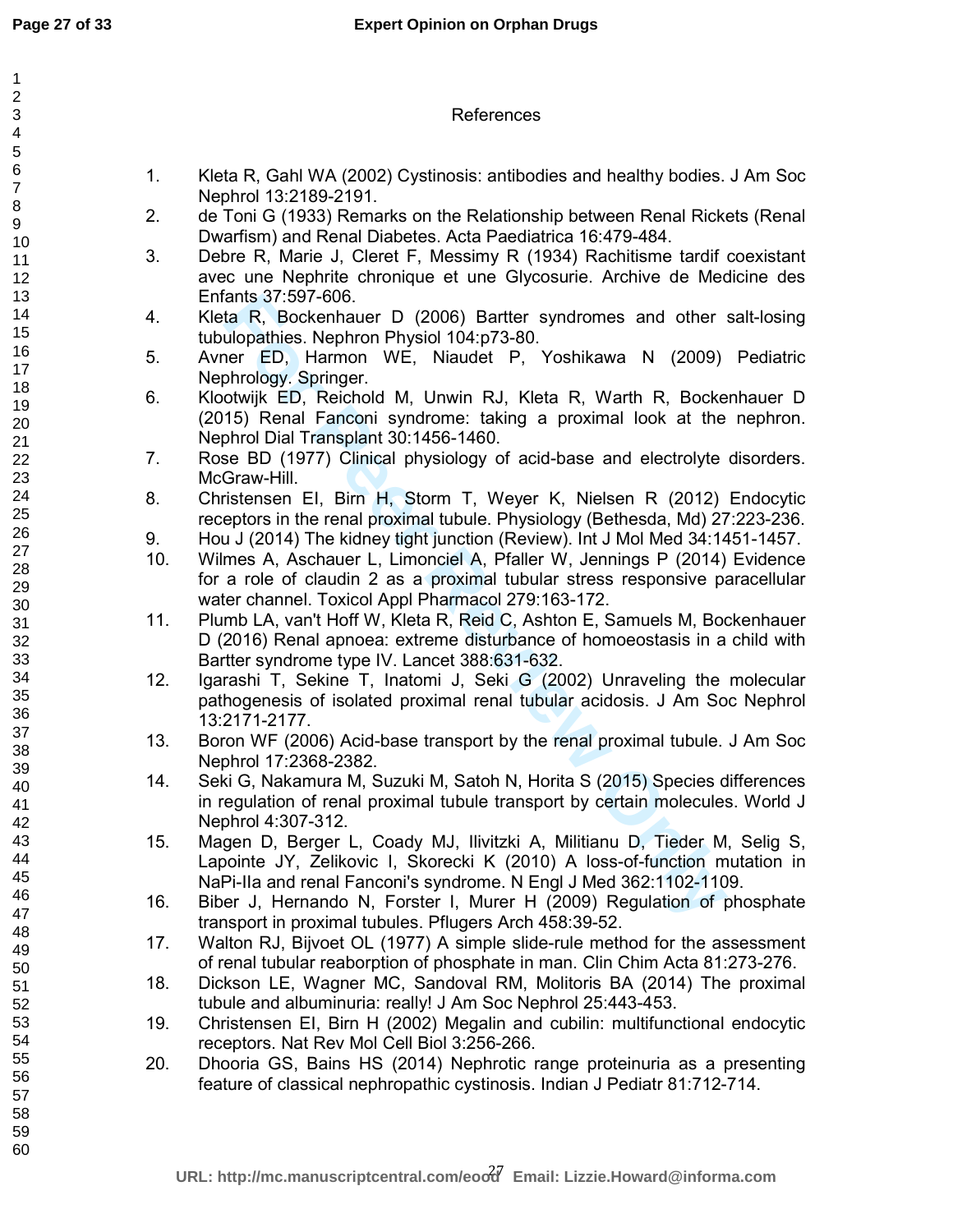- 21. O'Brien K, Hussain N, Warady BA, Kleiner DE, Kleta R, Bernardini I, Heller T, Gahl WA (2006) Nodular regenerative hyperplasia and severe portal hypertension in cystinosis. Clin Gastroenterol Hepatol 4:387-394.
- 22. Emma F, Nesterova G, Langman C, Labbe A, Cherqui S, Goodyer P, Janssen MC, Greco M, Topaloglu R, Elenberg E, Dohil R, Trauner D, Antignac C, Cochat P, Kaskel F, Servais A, Wuhl E, Niaudet P, Van't Hoff W, Gahl W, Levtchenko E (2014) Nephropathic cystinosis: an international consensus document. Nephrol Dial Transplant 29 Suppl 4:iv87-94.
- 23. Kleta R, Kaskel F, Dohil R, Goodyer P, Guay-Woodford LM, Harms E, Ingelfinger JR, Koch VH, Langman CB, Leonard MB, Mannon RB, Sarwal M, Schneider JA, Skovby F, Sonies BC, Thoene JG, Trauner DA, Gahl WA, Diseases NIHOoR (2005) First NIH/Office of Rare Diseases Conference on Cystinosis: past, present, and future. Pediatr Nephrol 20:452-454.
- 24. Gahl WA, Thoene JG, Schneider JA (2002) Cystinosis. N Engl J Med 347:111-121.
- 25. Bendavid C, Kleta R, Long R, Ouspenskaia M, Muenke M, Haddad BR, Gahl WA (2004) FISH diagnosis of the common 57-kb deletion in CTNS causing cystinosis. Hum Genet 115:510-514.
- 26. Levtchenko E, van den Heuvel L, Emma F, Antignac C (2014) Clinical utility gene card for: cystinosis. Eur J Hum Genet 22.
- 27. Topaloglu R, Vilboux T, Coskun T, Ozaltin F, Tinloy B, Gunay-Aygun M, Bakkaloglu A, Besbas N, van den Heuvel L, Kleta R, Gahl WA (2012) Genetic basis of cystinosis in Turkish patients: a single-center experience. Pediatr Nephrol 27:115-121.
- 28. Kleta R, Anikster Y, Lucero C, Shotelersuk V, Huizing M, Bernardini I, Park M, Thoene J, Schneider J, Gahl WA (2001) CTNS mutations in African American patients with cystinosis. Mol Genet Metab 74:332-337.
- elinger JR, Kocon VH, Langman CB, Leonard MB, Mannon KB, Internation CB, Trauner DA, tenses SNHOoR (2005) First NIH/Office of Rare Diseases Confridess: past, present, and future. Pediatr Nephrol 20:452-454.<br>Inlinesis: past 29. Cetinkaya I, Schlatter E, Hirsch JR, Herter P, Harms E, Kleta R (2002) Inhibition of Na(+)-dependent transporters in cystine-loaded human renal cells: electrophysiological studies on the Fanconi syndrome of cystinosis. J Am Soc Nephrol 13:2085-2093.
- 30. Medlar A, Kleta R (2010) Cystinosis and mickey mouse. Nephrol Dial Transplant 25:1032-1033.
- 31. Gaide Chevronnay HP, Janssens V, Van Der Smissen P, N'Kuli F, Nevo N, Guiot Y, Levtchenko E, Marbaix E, Pierreux CE, Cherqui S, Antignac C, Courtoy PJ (2014) Time course of pathogenic and adaptation mechanisms in cystinotic mouse kidneys. J Am Soc Nephrol 25:1256-1269.
- 32. Galarreta CI, Forbes MS, Thornhill BA, Antignac C, Gubler MC, Nevo N, Murphy MP, Chevalier RL (2015) The swan-neck lesion: proximal tubular adaptation to oxidative stress in nephropathic cystinosis. Am J Physiol Renal Physiol 308:F1155-1166.
- 33. Mahoney CP, Striker GE (2000) Early development of the renal lesions in infantile cystinosis. Pediatr Nephrol 15:50-56.
- 34. Greco M, Brugnara M, Zaffanello M, Taranta A, Pastore A, Emma F (2010) Long-term outcome of nephropathic cystinosis: a 20-year single-center experience. Pediatr Nephrol 25:2459-2467.
- 35. Gahl WA, Balog JZ, Kleta R (2007) Nephropathic cystinosis in adults: natural history and effects of oral cysteamine therapy. Ann Intern Med 147:242-250.
- 36. Kleta R (2006) A deeper look into cysteamine absorption for the treatment of cystinosis. J Pediatr 148:718-719.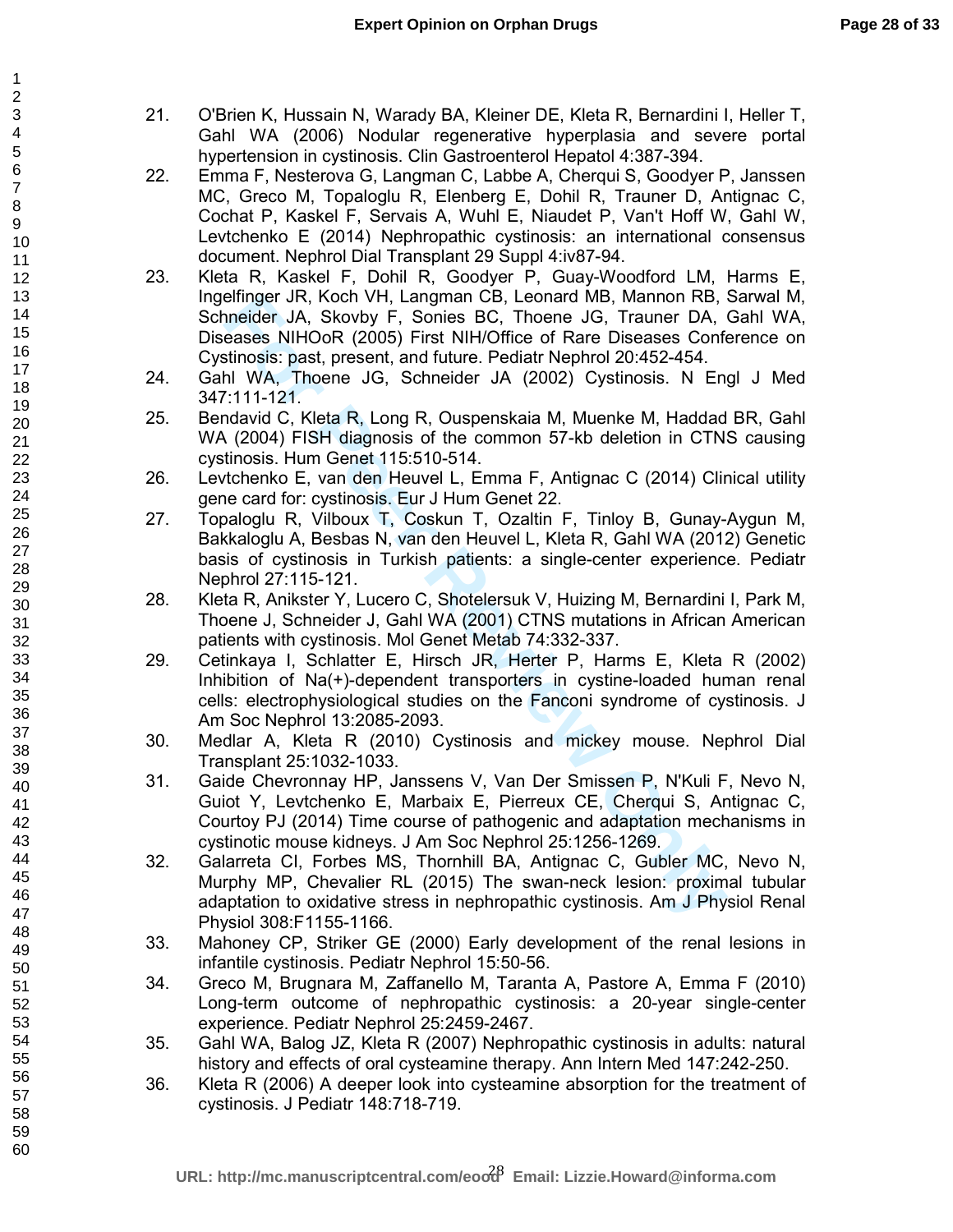| $\mathbf{1}$                                         |     |                                                                                   |
|------------------------------------------------------|-----|-----------------------------------------------------------------------------------|
| $\overline{\mathbf{c}}$<br>$\ensuremath{\mathsf{3}}$ | 37. | Sonies BC, Almajid P, Kleta R, Bernardini I, Gahl WA (2005) Swallowing            |
| $\overline{\mathbf{4}}$                              |     | dysfunction in 101 patients with nephropathic cystinosis: benefit of long-term    |
| 5                                                    |     | cysteamine therapy. Medicine (Baltimore) 84:137-146.                              |
| $\,6$                                                | 38. | Kleta R, Gahl WA (2004) Pharmacological treatment of nephropathic                 |
| $\overline{7}$                                       |     | cystinosis with cysteamine. Expert Opin Pharmacother 5:2255-2262.                 |
| 8                                                    | 39. | Kleta R, Bernardini I, Ueda M, Varade WS, Phornphutkul C, Krasnewich D,           |
| 9                                                    |     |                                                                                   |
| 10                                                   |     | Gahl WA (2004) Long-term follow-up of well-treated nephropathic cystinosis        |
| 11                                                   |     | patients. J Pediatr 145:555-560.                                                  |
| 12                                                   | 40. | Rega LR, Polishchuk E, Montefusco S, Napolitano G, Tozzi G, Zhang J,              |
| 13                                                   |     | Bellomo F, Taranta A, Pastore A, Polishchuk R, Piemonte F, Medina DL, Catz        |
| 14<br>15                                             |     | SD, Ballabio A, Emma F (2016) Activation of the transcription factor EB           |
| 16                                                   |     | rescues lysosomal abnormalities in cystinotic kidney cells. Kidney Int 89:862-    |
| 17                                                   |     | 873.                                                                              |
| 18                                                   | 41. | Santer R, Steinmann B, Schaub J (2002) Fanconi-Bickel syndrome--a                 |
| 19                                                   |     | congenital defect of facilitative glucose transport. Curr Mol Med 2:213-227.      |
| 20                                                   | 42. | Santer R, Groth S, Kinner M, Dombrowski A, Berry GT, Brodehl J, Leonard           |
| 21                                                   |     | JV, Moses S, Norgren S, Skovby F, Schneppenheim R, Steinmann B, Schaub            |
| 22                                                   |     | J (2002) The mutation spectrum of the facilitative glucose transporter gene       |
| 23                                                   |     | SLC2A2 (GLUT2) in patients with Fanconi-Bickel syndrome. Hum Genet                |
| 24                                                   |     | 110:21-29.                                                                        |
| 25                                                   | 43. | Santer R, Schneppenheim R, Suter D, Schaub J, Steinmann B (1998)                  |
| 26                                                   |     | Fanconi-Bickel syndrome--the original patient and his natural history,            |
| 27<br>28                                             |     | historical steps leading to the primary defect, and a review of the literature.   |
| 29                                                   |     | Eur J Pediatr 157:783-797.                                                        |
| 30                                                   | 44. | Maiorana A, Malamisura M, Emma F, Boenzi S, Di Ciommo VM, Dionisi-Vici            |
| 31                                                   |     | C (2014) Early effect of NTBC on renal tubular dysfunction in hereditary          |
| 32                                                   |     | tyrosinemia type 1. Mol Genet Metab 113:188-193.                                  |
| 33                                                   | 45. | Sun MS, Hattori S, Kubo S, Awata H, Matsuda I, Endo F (2000) A mouse              |
| 34                                                   |     | model of renal tubular injury of tyrosinemia type 1: development of de Toni       |
| 35                                                   |     | Fanconi syndrome and apoptosis of renal tubular cells in Fah/Hpd double           |
| 36                                                   |     | mutant mice. J Am Soc Nephrol 11:291-300.                                         |
| 37                                                   | 46. | Weinberg AG, Mize CE, Worthen HG (1976) The occurrence of hepatoma in             |
| 38                                                   |     | the chronic form of hereditary tyrosinemia. J Pediatr 88:434-438.                 |
| 39                                                   | 47. | Santra S, Preece MA, Hulton SA, McKiernan PJ (2008) Renal tubular function        |
| 40<br>41                                             |     | in children with tyrosinaemia type I treated with nitisinone. J Inherit Metab Dis |
| 42                                                   |     | 31:399-402.                                                                       |
| 43                                                   | 48. | Hamilton AJ, Bingham C, McDonald TJ, Cook PR, Caswell RC, Weedon MN,              |
| 44                                                   |     | Oram RA, Shields BM, Shepherd M, Inward CD, Hamilton-Shield JP,                   |
| 45                                                   |     | Kohlhase J, Ellard S, Hattersley AT (2014) The HNF4A R76W mutation                |
| 46                                                   |     | causes atypical dominant Fanconi syndrome in addition to a beta cell              |
| 47                                                   |     | phenotype. J Med Genet 51:165-169.                                                |
| 48                                                   | 49. | Bosch AM (2006) Classical galactosaemia revisited. J Inherit Metab Dis            |
| 49                                                   |     | 29:516-525.                                                                       |
| 50                                                   | 50. | Roberts EA, Sarkar B (2008) Liver as a key organ in the supply, storage, and      |
| 51<br>52                                             |     | excretion of copper. Am J Clin Nutr 88:851S-854S.                                 |
| 53                                                   | 51. | Selvan C, Thukral A, Chakraborthy PP, Bhattacharya R, Roy A, Goswani S,           |
| 54                                                   |     |                                                                                   |
| 55                                                   |     | Meher D, Ghosh S, Mukhopadhyay S, Chowdhury S (2012) Refractory rickets           |
| 56                                                   |     | due to Fanconi's Syndrome secondary to Wilson's disease. Indian J                 |
| 57                                                   |     | Endocrinol Metab 16:S399-401.                                                     |
| 58                                                   |     |                                                                                   |
| 59                                                   |     |                                                                                   |
| 60                                                   |     |                                                                                   |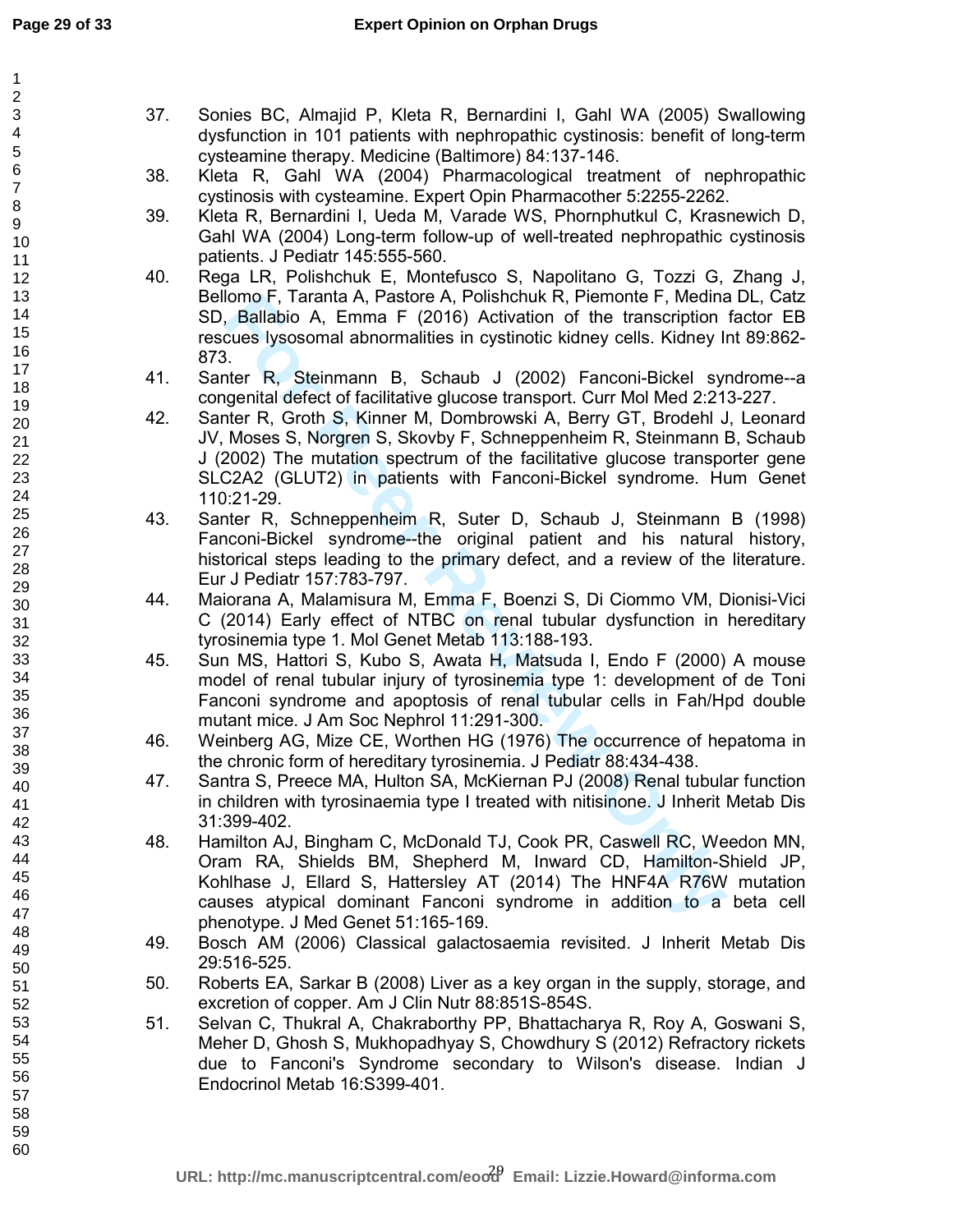- 52. Bouteldja N, Timson DJ (2010) The biochemical basis of hereditary fructose intolerance. J Inherit Metab Dis 33:105-112.
- 53. Zhang X, Jefferson AB, Auethavekiat V, Majerus PW (1995) The protein deficient in Lowe syndrome is a phosphatidylinositol-4,5-bisphosphate 5 phosphatase. Proc Natl Acad Sci U S A 92:4853-4856.
- 54. Levin-Iaina N, Dinour D (2012) Renal disease with OCRL1 mutations: Dent-2 or Lowe syndrome? J Pediatr Genet 1:3-5.
- 55. Lewis RA, Nussbaum RL, Brewer ED (1993) Lowe Syndrome. In: Pagon RA, Adam MP, Ardinger HH, Bird TD, Dolan CR, Fong CT, Smith RJH, Stephens K (eds) GeneReviews(R). University of Washington, Seattle, Seattle (WA).
- 56. Böckenhauer D, Bökenkamp A, Nuutinen M, Unwin R, van't Hoff W, Sirimanna T, Vrljicak K, Ludwig M (2012) Novel OCRL mutations in patients with Dent-2 disease. J Pediatr Genet 1:15-23.
- 57. Gillooly DJ, Stenmark H (2001) Cell biology. A lipid oils the endocytosis machine. Science (New York, NY) 291:993-994.
- eds) Genekevews(R). University of washington, Seattle, Seattle<br>
The Cheminan T, Vrijiciak K, Ludwig M (2012) Novel OCRL mutations in<br>
Dent-2 disease. J Pediatr Genet 1:15-23.<br>
The Cheminan T, Vrijiciak K, Ludwig M (2012) N 58. Choudhury R, Diao A, Zhang F, Eisenberg E, Saint-Pol A, Williams C, Konstantakopoulos A, Lucocq J, Johannes L, Rabouille C, Greene LE, Lowe M (2005) Lowe syndrome protein OCRL1 interacts with clathrin and regulates protein trafficking between endosomes and the trans-Golgi network. Mol Biol Cell 16:3467-3479.
- 59. Bokenkamp A, Ludwig M (2016) The oculocerebrorenal syndrome of Lowe: an update. Pediatr Nephrol in press.
- 60. Kleta R (2008) Fanconi or not Fanconi? Lowe syndrome revisited. Clin J Am Soc Nephrol 3:1244-1245.
- 61. Sethi SK, Lunardi J, Kabra M, Deka D, Bagga A (2010) Antenatal diagnosis of Lowe syndrome. Clin Exp Nephrol 14:296-297.
- 62. Grand T, L'Hoste S, Mordasini D, Defontaine N, Keck M, Pennaforte T, Genete M, Laghmani K, Teulon J, Lourdel S (2011) Heterogeneity in the processing of CLCN5 mutants related to Dent disease. Hum Mutat 32:476- 483.
- 63. Devuyst O, Thakker RV (2010) Dent's disease. Orphanet J Rare Dis 5:28.
- 64. Norden AG, Lapsley M, Igarashi T, Kelleher CL, Lee PJ, Matsuyama T, Scheinman SJ, Shiraga H, Sundin DP, Thakker RV, Unwin RJ, Verroust P, Moestrup SK (2002) Urinary megalin deficiency implicates abnormal tubular endocytic function in Fanconi syndrome. J Am Soc Nephrol 13:125-133.
- 65. Hoopes RR, Jr., Shrimpton AE, Knohl SJ, Hueber P, Hoppe B, Matyus J, Simckes A, Tasic V, Toenshoff B, Suchy SF, Nussbaum RL, Scheinman SJ (2005) Dent Disease with mutations in OCRL1. Am J Hum Genet 76:260-267.
- 66. Hichri H, Rendu J, Monnier N, Coutton C, Dorseuil O, Poussou RV, Baujat G, Blanchard A, Nobili F, Ranchin B, Remesy M, Salomon R, Satre V, Lunardi J (2011) From Lowe syndrome to Dent disease: correlations between mutations of the OCRL1 gene and clinical and biochemical phenotypes. Hum Mutat 32:379-388.
- 67. Recker F, Zaniew M, Bockenhauer D, Miglietti N, Bokenkamp A, Moczulska A, Rogowska-Kalisz A, Laube G, Said-Conti V, Kasap-Demir B, Niemirska A, Litwin M, Siten G, Chrzanowska KH, Krajewska-Walasek M, Sethi SK, Tasic V, Anglani F, Addis M, Wasilewska A, Szczepanska M, Pawlaczyk K, Sikora P, Ludwig M (2015) Characterization of 28 novel patients expands the mutational and phenotypic spectrum of Lowe syndrome. Pediatr Nephrol 30:931-943.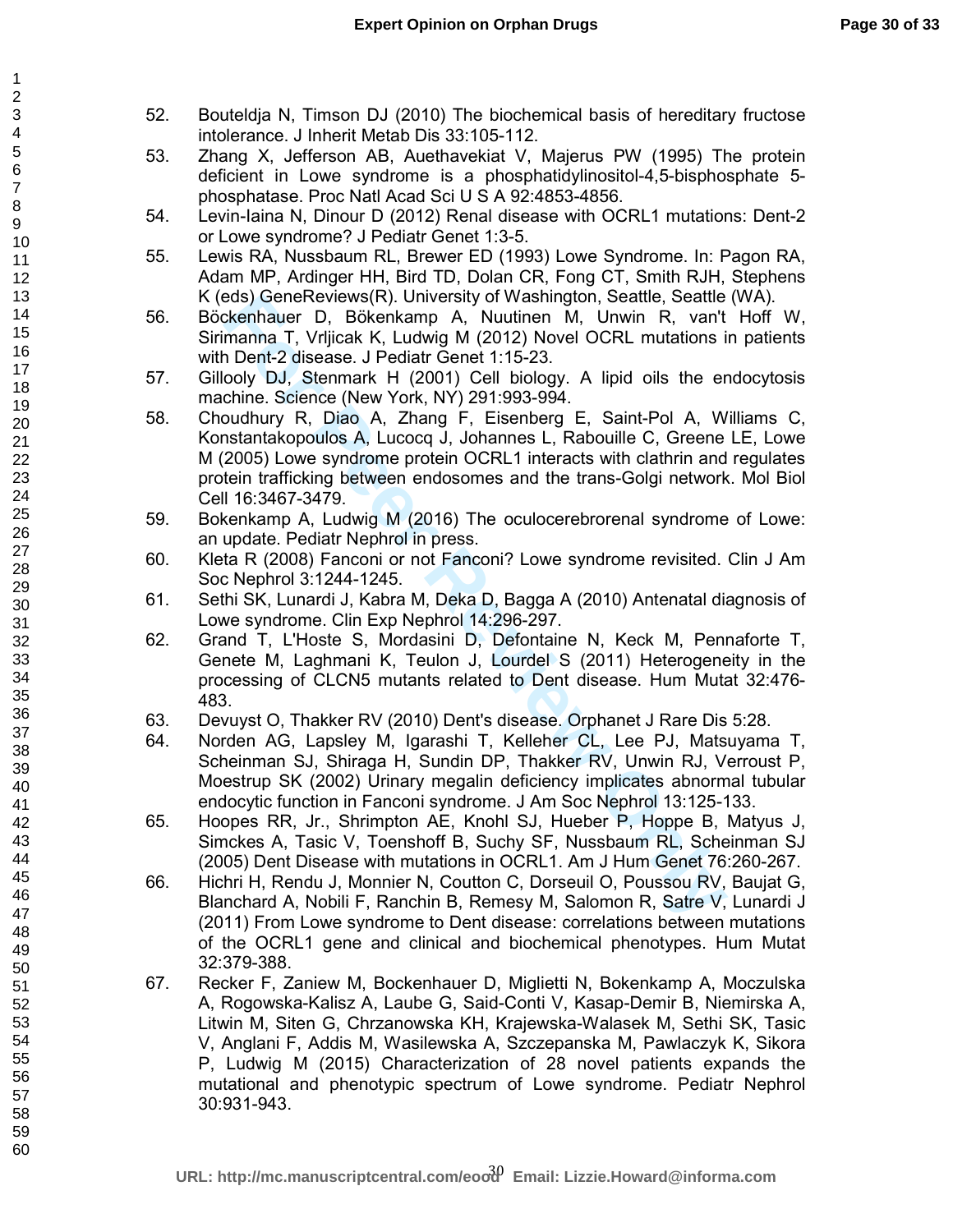- 68. Lichter-Konecki U, Broman KW, Blau EB, Konecki DS (2001) Genetic and physical mapping of the locus for autosomal dominant renal Fanconi syndrome, on chromosome 15q15.3. Am J Hum Genet 68:264-268.
- 69. Tieder M, Arie R, Modai D, Samuel R, Weissgarten J, Liberman UA (1988) Elevated serum 1,25-dihydroxyvitamin D concentrations in siblings with primary Fanconi's syndrome. N Engl J Med 319:845-849.
- 70. Bergwitz C, Roslin NM, Tieder M, Loredo-Osti JC, Bastepe M, Abu-Zahra H, Frappier D, Burkett K, Carpenter TO, Anderson D, Garabedian M, Sermet I, Fujiwara TM, Morgan K, Tenenhouse HS, Juppner H (2006) SLC34A3 mutations in patients with hereditary hypophosphatemic rickets with hypercalciuria predict a key role for the sodium-phosphate cotransporter NaPi-IIc in maintaining phosphate homeostasis. Am J Hum Genet 78:179- 192.
- 71. Schlingmann KP, Ruminska J, Kaufmann M, Dursun I, Patti M, Kranz B, Pronicka E, Ciara E, Akcay T, Bulus D, Cornelissen EA, Gawlik A, Sikora P, Patzer L, Galiano M, Boyadzhiev V, Dumic M, Vivante A, Kleta R, Dekel B, Levtchenko E, Bindels RJ, Rust S, Forster IC, Hernando N, Jones G, Wagner CA, Konrad M (2016) Autosomal-Recessive Mutations in SLC34A1 Encoding Sodium-Phosphate Cotransporter 2A Cause Idiopathic Infantile Hypercalcemia. J Am Soc Nephrol 27:604-614.
- rations in partens with hereatiany hypophosphatemic rict<br>recreationia predict a key role for the sodium-phosphate cof<br>Pi-IIc in maintaining phosphate homeostasis. Am J Hum Gene<br>Fi-Ile in maintaining phosphate homeostasis. 72. Klootwijk ED, Reichold M, Helip-Wooley A, Tolaymat A, Broeker C, Robinette SL, Reinders J, Peindl D, Renner K, Eberhart K, Assmann N, Oefner PJ, Dettmer K, Sterner C, Schroeder J, Zorger N, Witzgall R, Reinhold SW, Stanescu HC, Bockenhauer D, Jaureguiberry G, Courtneidge H, Hall AM, Wijeyesekera AD, Holmes E, Nicholson JK, O'Brien K, Bernardini I, Krasnewich DM, Arcos-Burgos M, Izumi Y, Nonoguchi H, Jia Y, Reddy JK, Ilyas M, Unwin RJ, Gahl WA, Warth R, Kleta R (2014) Mistargeting of peroxisomal EHHADH and inherited renal Fanconi's syndrome. N Engl J Med 370:129-138.
- 73. Assmann N, Dettmer K, Simbuerger JM, Broeker C, Nuernberger N, Renner K, Courtneidge H, Klootwijk ED, Duerkop A, Hall A, Kleta R, Oefner PJ, Reichold M, Reinders J (2016) Renal Fanconi Syndrome Is Caused by a Mistargeting-Based Mitochondriopathy. Cell Rep 15:1423-1429.
- 74. Balaban RS, Mandel LJ (1988) Metabolic substrate utilization by rabbit proximal tubule. An NADH fluorescence study. Am J Physiol 254:F407-416.
- 75. Ciarimboli G, Holle SK, Vollenbrocker B, Hagos Y, Reuter S, Burckhardt G, Bierer S, Herrmann E, Pavenstadt H, Rossi R, Kleta R, Schlatter E (2011) New clues for nephrotoxicity induced by ifosfamide: preferential renal uptake via the human organic cation transporter 2. Mol Pharm 8:270-279.
- 76. Rossi R, Pleyer J, Schafers P, Kuhn N, Kleta R, Deufel T, Jurgens H (1999) Development of ifosfamide-induced nephrotoxicity: prospective follow-up in 75 patients. Med Pediatr Oncol 32:177-182.
- 77. Monnens L, Levtchenko E (2008) Evaluation of the proximal tubular function in hereditary renal Fanconi syndrome. Nephrol Dial Transplant 23:2719-2722.
- 78. Magnano L, Fernandez de Larrea C, Cibeira MT, Rozman M, Tovar N, Rovira M, Rosinol L, Blade J (2013) Acquired Fanconi syndrome secondary to monoclonal gammopathies: a case series from a single center. Clin Lymphoma Myeloma Leuk 13:614-618.
- 79. Saeki T, Nakajima A, Ito T, Takata T, Imai N, Yoshita K, Kabasawa H, Yamazaki H, Narita I (2016) Tubulointerstitial nephritis and Fanconi syndrome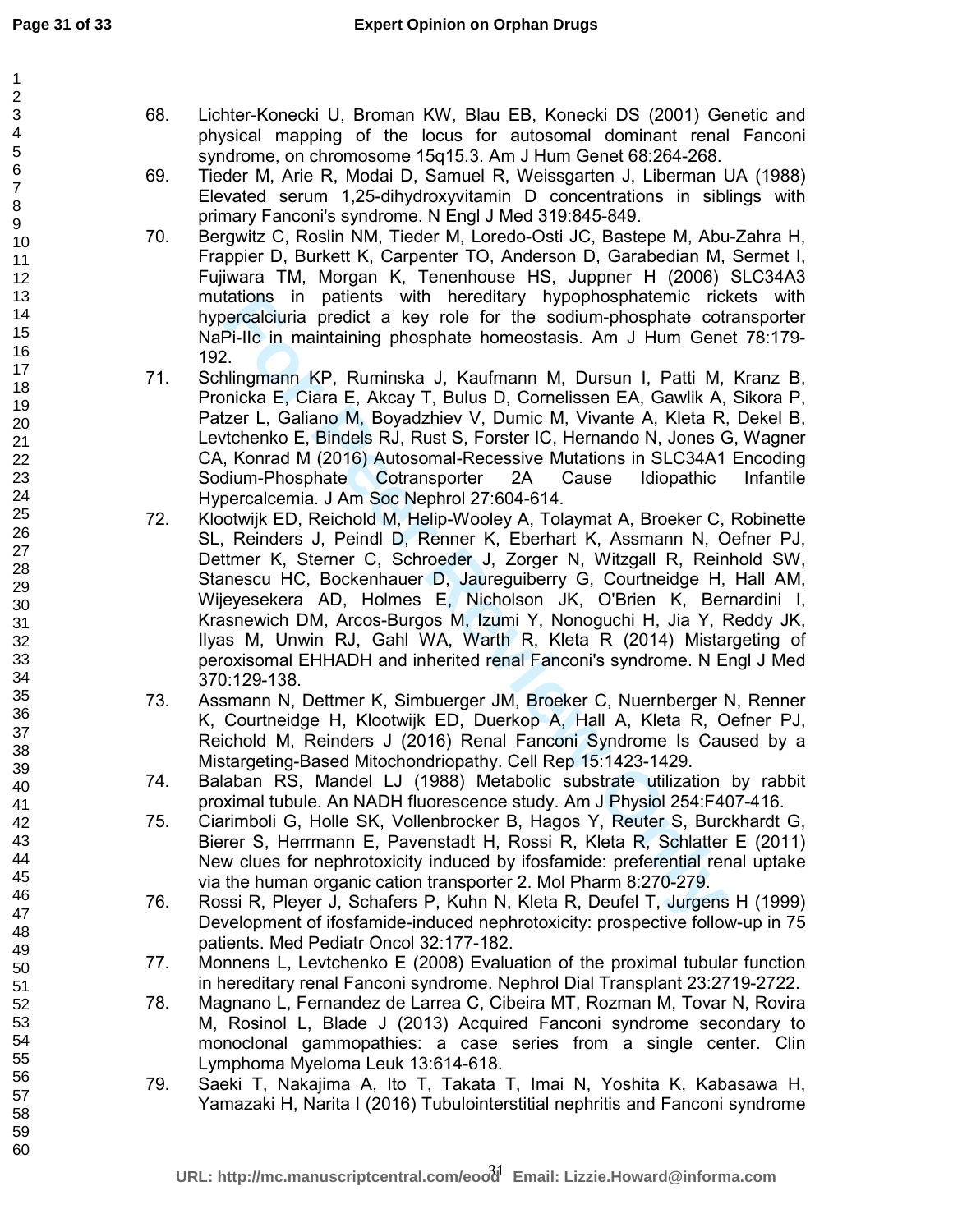in a patient with primary Sjogren's syndrome accompanied by antimitochondrial antibodies: A case report and review of the literature. Mod Rheumatol in press.

- 80. Rossi R, Kleta R, Ehrich JH (1999) Renal involvement in children with malignancies. Pediatr Nephrol 13:153-162.
- 81. Kleta R, Blair SC, Bernardini I, Kaiser-Kupfer MI, Gahl WA (2004) Keratopathy of multiple myeloma masquerading as corneal crystals of ocular cystinosis. Mayo Clin Proc 79:410-412.
- 82. Hall AM, Bass P, Unwin RJ (2014) Drug-induced renal Fanconi syndrome. QJM 107:261-269.
- 83. Sirac C, Bridoux F, Essig M, Devuyst O, Touchard G, Cogne M (2011) Toward understanding renal Fanconi syndrome: step by step advances through experimental models. Contrib Nephrol 169:247-261.
- 84. Elmonem MA, Veys KR, Soliman NA, van Dyck M, van den Heuvel LP, Levtchenko E (2016) Cystinosis: a review. Orphanet J Rare Dis 11:47.
- 85. Endo F, Sun MS (2002) Tyrosinaemia type I and apoptosis of hepatocytes and renal tubular cells. J Inherit Metab Dis 25:227-234.
- 86. Miyata N, Steffen J, Johnson ME, Fargue S, Danpure CJ, Koehler CM (2014) Pharmacologic rescue of an enzyme-trafficking defect in primary hyperoxaluria 1. Proc Natl Acad Sci U S A 111:14406-14411.
- M 10/:261-269<br>
med C, Bridoux F, Essig M, Devuyst O, Touchard G, Cogne<br>
ward understanding renal Fanconi syndrome: step by step<br>
ward understanding renal Fanconi syndrome: step by step<br>
ward understanding renal Theodoxy I 87. Aiyar RS, Bohnert M, Duvezin-Caubet S, Voisset C, Gagneur J, Fritsch ES, Couplan E, von der Malsburg K, Funaya C, Soubigou F, Courtin F, Suresh S, Kucharczyk R, Evrard J, Antony C, St Onge RP, Blondel M, di Rago JP, van der Laan M, Steinmetz LM (2014) Mitochondrial protein sorting as a therapeutic target for ATP synthase disorders. Nat Commun 5:5585.
- 88. Hall AM, Schuh CD (2016) Mitochondria as therapeutic targets in acute kidney injury. Curr Opin Nephrol Hypertens 25:355-362.
- 89. Silva MF, Aires CC, Luis PB, Ruiter JP, L IJ, Duran M, Wanders RJ, Tavares de Almeida I (2008) Valproic acid metabolism and its effects on mitochondrial fatty acid oxidation: a review. J Inherit Metab Dis 31:205-216.
- 90. Portilla D, Dai G, McClure T, Bates L, Kurten R, Megyesi J, Price P, Li S (2002) Alterations of PPARalpha and its coactivator PGC-1 in cisplatininduced acute renal failure. Kidney Int 62:1208-1218.
- 91. Kubo S, Sun M, Miyahara M, Umeyama K, Urakami K, Yamamoto T, Jakobs C, Matsuda I, Endo F (1998) Hepatocyte injury in tyrosinemia type 1 is induced by fumarylacetoacetate and is inhibited by caspase inhibitors. Proc Natl Acad Sci U S A 95:9552-9557.
- 92. Grahammer F, Ramakrishnan SK, Rinschen MM, Larionov AA, Syed M, Khatib H, Roerden M, Sass JO, Helmstaedter M, Osenberg D, Kuhne L, Kretz O, Wanner N, Jouret F, Benzing T, Artunc F, Huber TB, Theilig F (2016) mTOR Regulates Endocytosis and Nutrient Transport in Proximal Tubular Cells. J Am Soc Nephrol in press.
- 93. Dodd KM, Tee AR (2012) Leucine and mTORC1: a complex relationship. Am J Physiol Endocrinol Metab 302:E1329-1342.
- 94. Klootwijk RD, Savelkoul PJ, Ciccone C, Manoli I, Caplen NJ, Krasnewich DM, Gahl WA, Huizing M (2008) Allele-specific silencing of the dominant disease allele in sialuria by RNA interference. FASEB J 22:3846-3852.
- 95. Li YF, Jing Y, Hao J, Frankfort NC, Zhou X, Shen B, Liu X, Wang L, Li R (2013) MicroRNA-21 in the pathogenesis of acute kidney injury. Protein Cell 4:813-819.